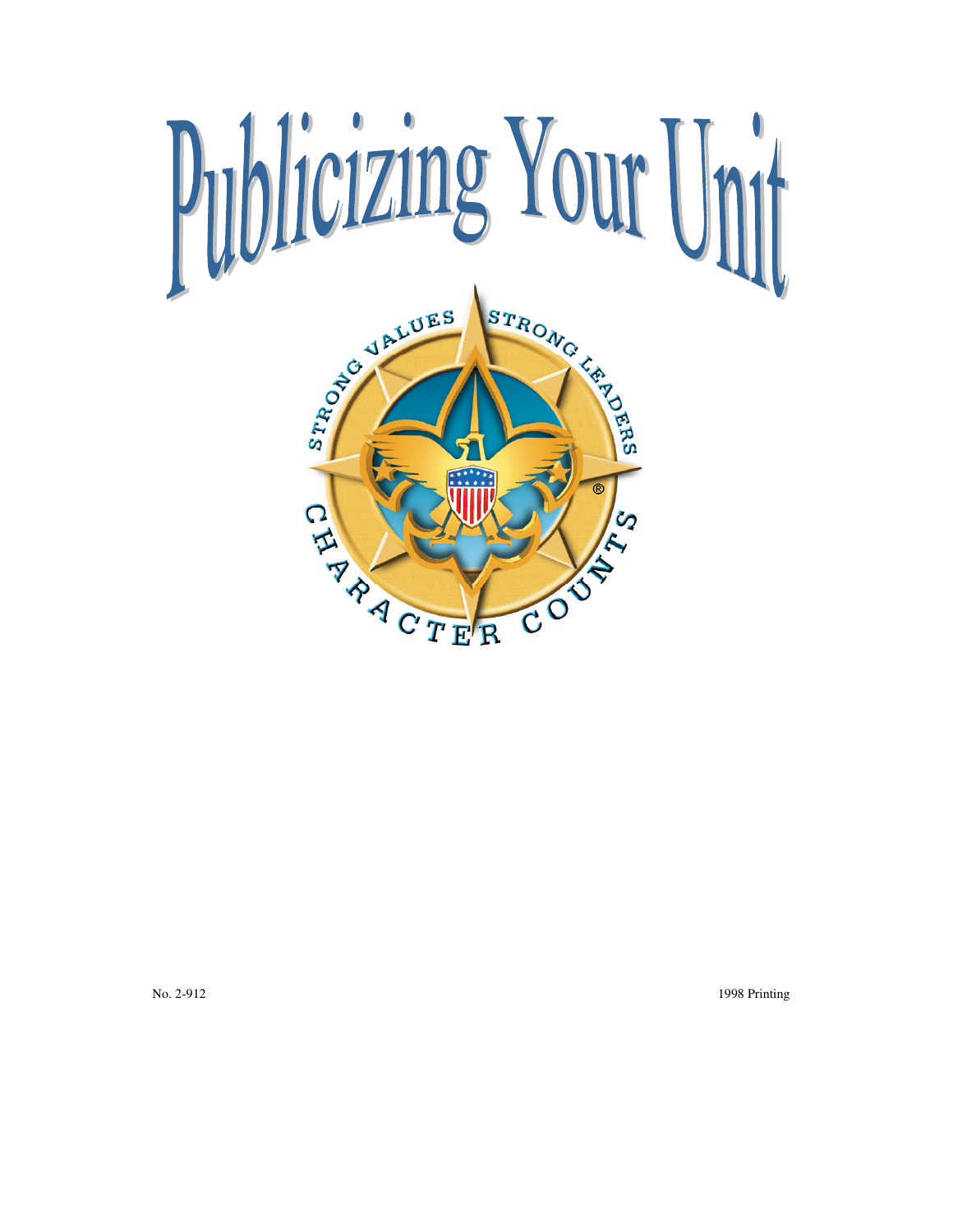# **What Is Public Relations?**

In Scouting, public relations (PR) is best defined as the process by which we create and maintain a favorable climate of public opinion to help us achieve our mission of youth development. To better understand the public relations process, however, it's important to remember the basic functions of public relations.

### **Promoting Goodwill**

As a volunteer organization, the Boy Scouts of America relies on the goodwill and support of the community, especially at the district level.

### **Reinforcing the BSA Image**

Every favorable news story about Scouting reinforces the BSA's image as a positive force in the lives of young people. So too, then, does a negative story hinder the way Scouting is perceived by the public.

### **Promoting a "Product"**

The Boy Scouts of America promotes one main "product": comprehensive youth development. Different marketing campaigns may highlight the particular means to that end—Cub Scouting, Boy Scouting, Venturing, Friends of Scouting, chartered organization service, etc.

### **Counteracting Negative Publicity**

Whenever Scouting receives adverse press coverage, the function of public relations becomes that of presenting the Scouting side of the story in the best possible light. A news story that's being written on child abuse, for instance, might be turned into a favorable article by explaining to the media the BSA's achievements in youth protection.

### **Special Events**

Camporees, courts of honor, fund-raising luncheons, and other council activities are all part of public relations. Not only do special events create opportunities for publicity; they also can be used to help participants identify more closely with the council and the BSA.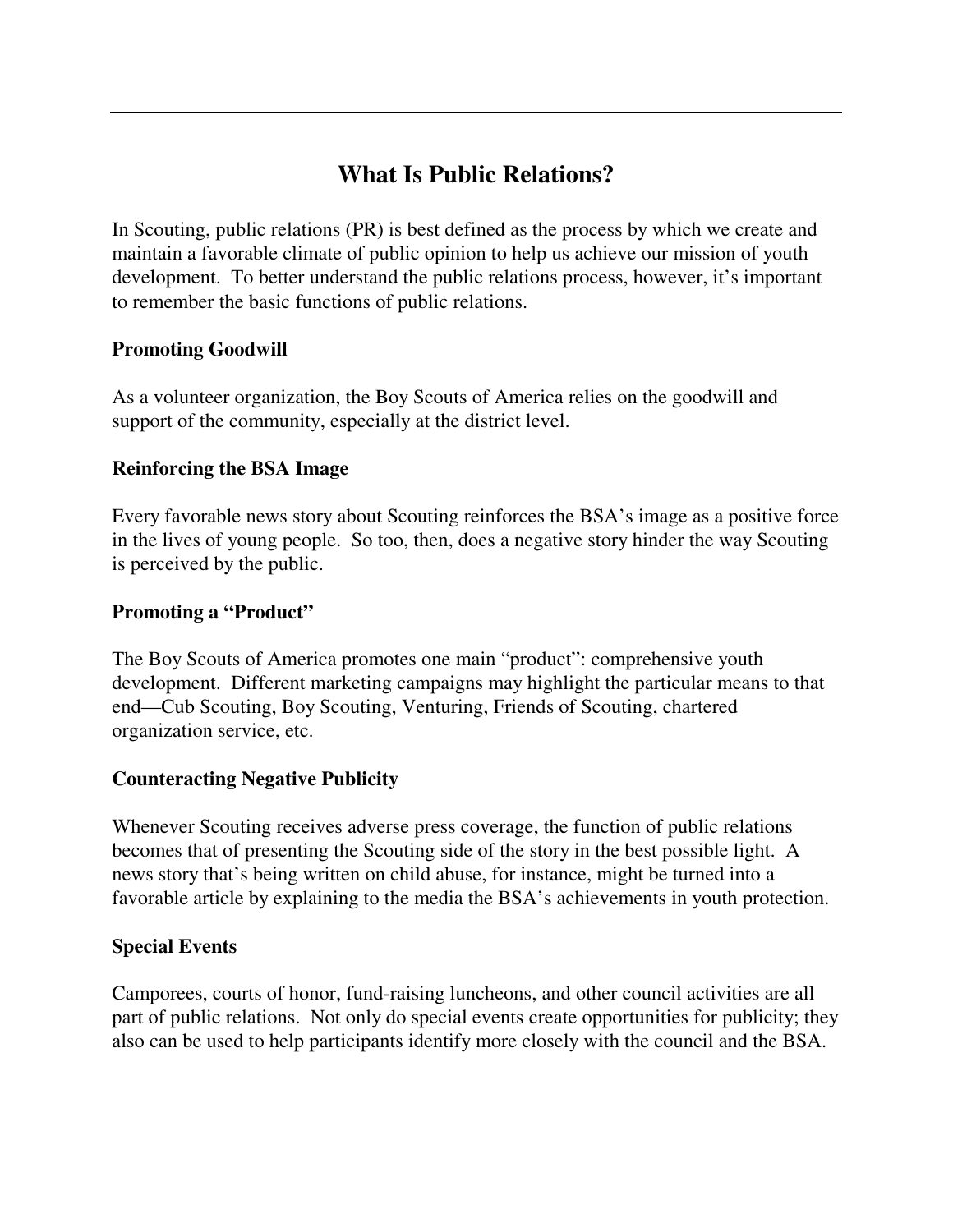## **District and Unit Impact on Positive Publicity**

Each district and unit in your council must help focus on promoting positive public relations every day in your local communities. And we must tell Scouting's story as often as possible.

Thousands of Scouting articles and photos carry a strong, positive message each month about the presence and vitality of the Boy Scouts of America and its impact in local communities.

We need your help in getting the word out. What can you do to help? The answer is simple. You can provide local media with information that communicates the fun and values of Scouting.

A newspaper is a business, and like most businesses, it is operated to produce a profit. At the same time, the newspaper's editors also recognize their responsibility to serve the people of the community and are always looking for items with local relevance. The people in your community want to know about Scouting. They want to read the articles about their neighbor earning his Eagle Scout Award and the Cub Scout pack collecting thousands of cans of food for the hungry. They also want to see the photo of Troop 272 setting up a neighborhood watch program as part of achieving the Crime Prevention merit badge. Therefore, your community newspaper is interested in reporting Scouting news about your pack, troop, team, or crew. Odds are that if you have a good story, it will be reported.

We have pulled together some practical, low-tech resources to help you tell the positive story of Scouting in your council. There might never be a more important time than now to let the public know that Scouting still believes in America's young people, and those children are worth the investment of both time and dollars. While today's children make up only 20 percent of the population, they are 100 percent of our future!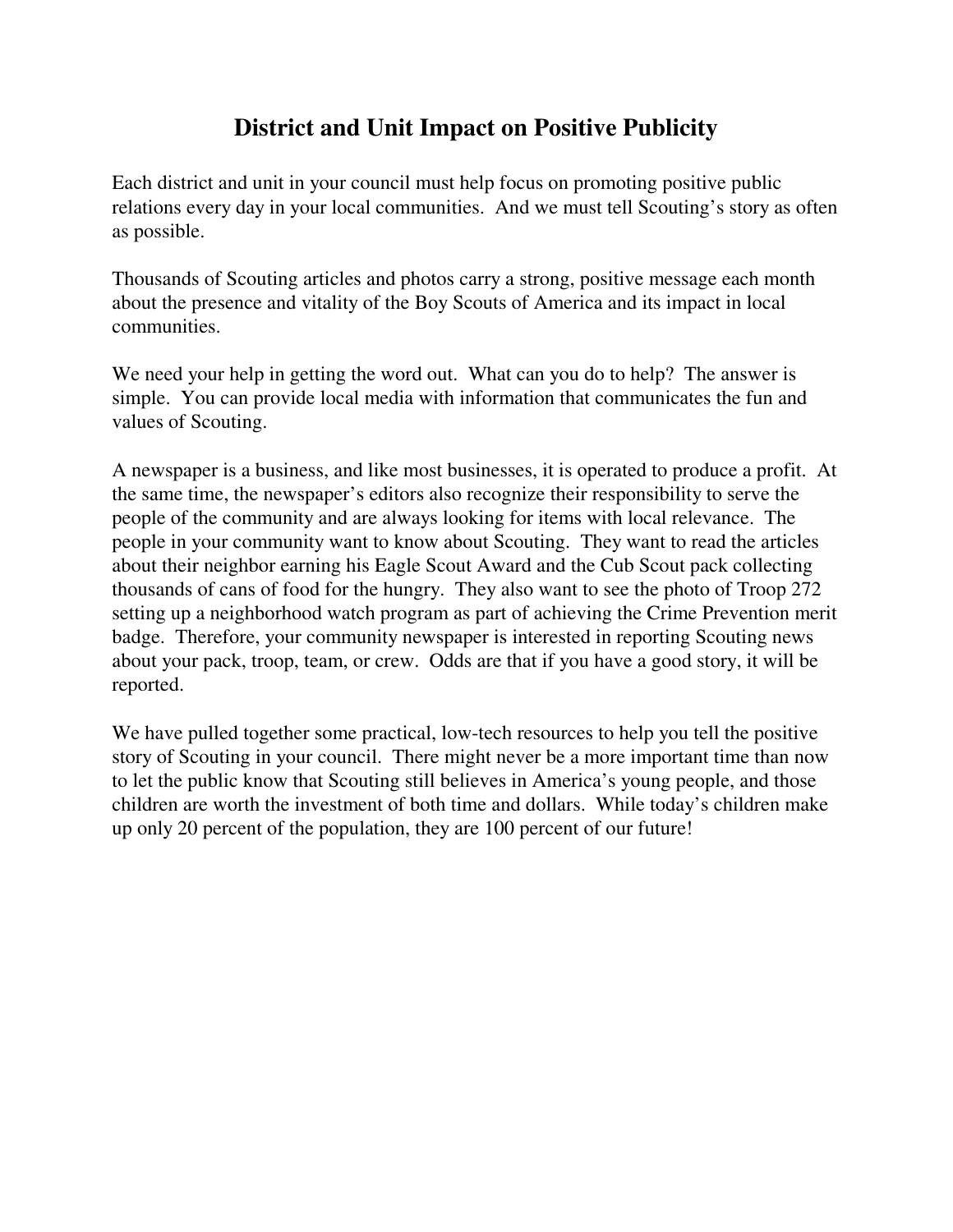# **Developing Media Relationships**

#### **Introduction**

Working with the news media is more than answering an occasional inquiry from a local reporter or periodically sending a community calendar release. True media relations are well conceived, carefully developed, and attentively maintained.

### **Media Relations Objectives**

The ideal in media relations is having a number of reporters and other news professionals who

- View Scouting as a credible source of information on youth development
- View you as a credible source of information on Scouting programs and activities
- View you as a person who can be counted upon to provide the accurate information needed to produce a story—good or bad—about Scouting and/or youth on a timely and consistent basis

With the respect of reporters, photographers, editors, and producers, Scouting not only obtains the best possible coverage of important matters, but also the greatest chance of garnering balanced or even positive treatment of stories that could otherwise be negative or damaging. Story ideas that truly lack merit can sometimes be put to rest before they're printed or broadcast, **if** a credible and trustworthy relationship has been crafted with the media **in advance**.

### **Building Relationships With the Media**

A well-written, newsworthy release will do no good unless it reaches the right media outlet and reporter. Remember, positive relationships with the news media are the result of deliberate actions.

The people who work on a newspaper are no different from those who work in any other business—except that they may be more pressed for time in order to meet deadlines. Like you, they have a concern for their families and community. Working under tight deadlines, they are engaged in writing, editing, and printing a large amount of material to fill their copy space. Being aware of their needs will allow you to be more efficient and effective when submitting your story to a reporter.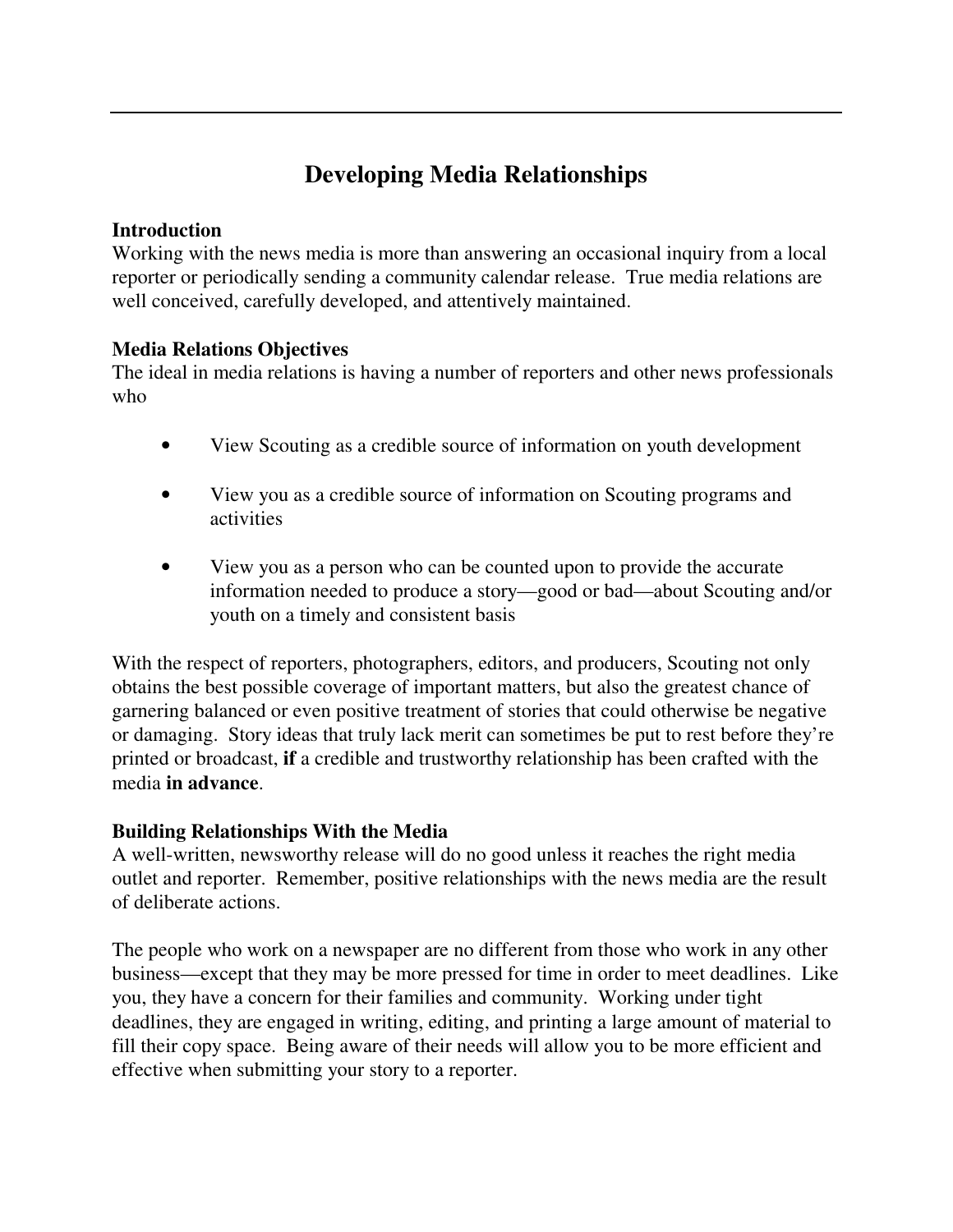Be prepared by knowing your local media representatives and planning ahead.

- Find out what reporters, photographers, and other news professionals need to put a story together, and what the BSA can do to make that task easier.
- Examine the media in your area regularly to determine what types of stories and photos they use.
- Ask reporters about their deadlines and what times are best for you to call and discuss releases or story ideas. Before sending a news release, check with local media to learn their lead times. Be sure to keep an accurate record of these items by specific media outlet and contact person.
- Develop **and maintain** an up-to-date media list, including staff changes, deadlines, phone and fax numbers, and radio formats and audiences. Knowing names, deadlines, and topics of interest prior to placing a release can make a difference in getting your news published or broadcast. Make note of the best ways by mail, fax, or phone tip to deliver news releases to each local media outlet.
- Note that titles for media contacts vary depending on the media outlet and its size. For example, you may contact the managing editor of a small weekly paper and a youth news editor of a metropolitan daily. Again, maintaining a detailed media list will help in keeping these contacts organized.
- Once your relationship is established, send BSA calendars marked with important BSA dates.
- Invite local reporters to BSA activities to experience Scouting firsthand. Remember to brief youth so that they can answer a reporter's questions with confidence.
- Ensure that the news media knows how to reach you. Be sure to respond promptly to reporters' inquiries.
- Don't be afraid to thank or compliment reporters on a well-written story. You may want to mail holiday thank-you messages to all media that have written about or visited your council, or have a youth or unit send a note. You may want to consider giving awards to reporters and news outlets that go above and beyond the norm in their coverage of BSA events and activities.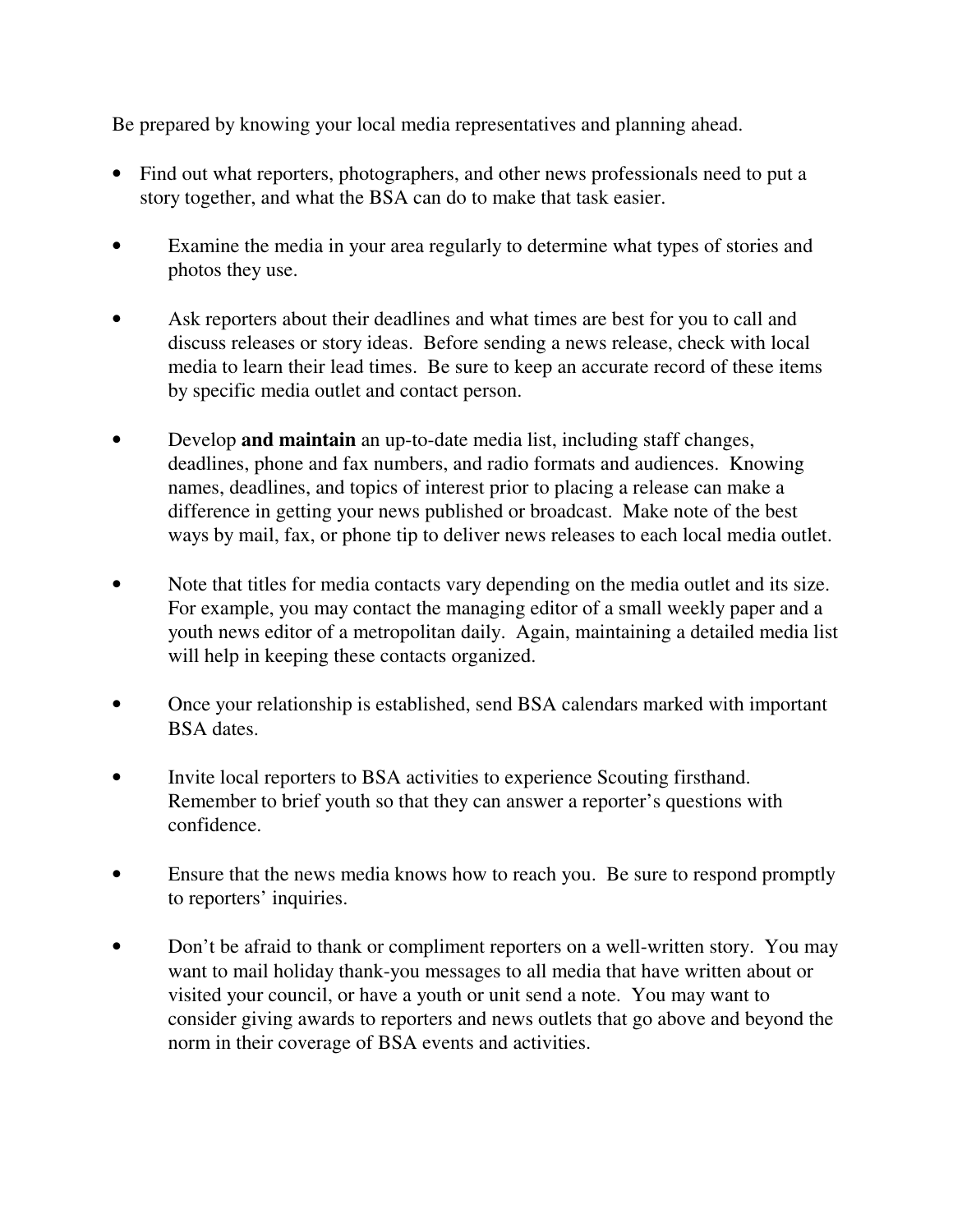- Don't overlook weekly community publications as a target for your news releases. The competition for space in a daily newspaper is robust. Community media can be just as effective in reaching your target audience, and many smaller community outlets are starving for news and story ideas.
- Don't forget to send releases to nontraditional media outlets such as church, educational, community, or corporate newsletters.

## **Follow these pointers when working with your local newspaper:**

- Inform the media of your story through a news release. Submit a story about a scheduled event about one to two weeks in advance of the event. You will find more details on writing the news release in a later section.
- When there's not enough time to write a news release, the media alert comes in handy. It takes only a short time to write and can be faxed to your media source. It can also serve as an announcement of an important upcoming event; planning ahead allows the paper to reserve a prominent space for your article. In this case, you may want to send a media alert two to three weeks prior to the event and follow up with the news release one to two weeks prior to the event. Sample formats for the news release and media alert are included in this guide.
- If you need to call the managing editor or reporter assigned to your story, Monday mornings usually are the best and most efficient time to reach him or her. When familiar with the reporter's deadlines, be careful not to call during that busy time. Remember that you are not the only person pitching a story idea to the reporter. Other callers are trying to sell their story idea also.
- Find the "hook" or "angle." Each news medium identifies reporters that cover a specific area; for example, one reporter may be assigned to sports and another for business or finance, family, religion, entertainment, etc. This will allow you to contact different reporters with fresh ideas and pitches. Send only one release per story to each publication. If for some reason you do furnish duplicate releases, let the recipients know, for example, note, "Also sent to Sports Editor."
- Avoid fax pollution. Fax only important messages.
- Most newspapers draw sharp lines between the news and advertising departments. New stories find their way into the paper on their individual merit; don't demand that an article be published.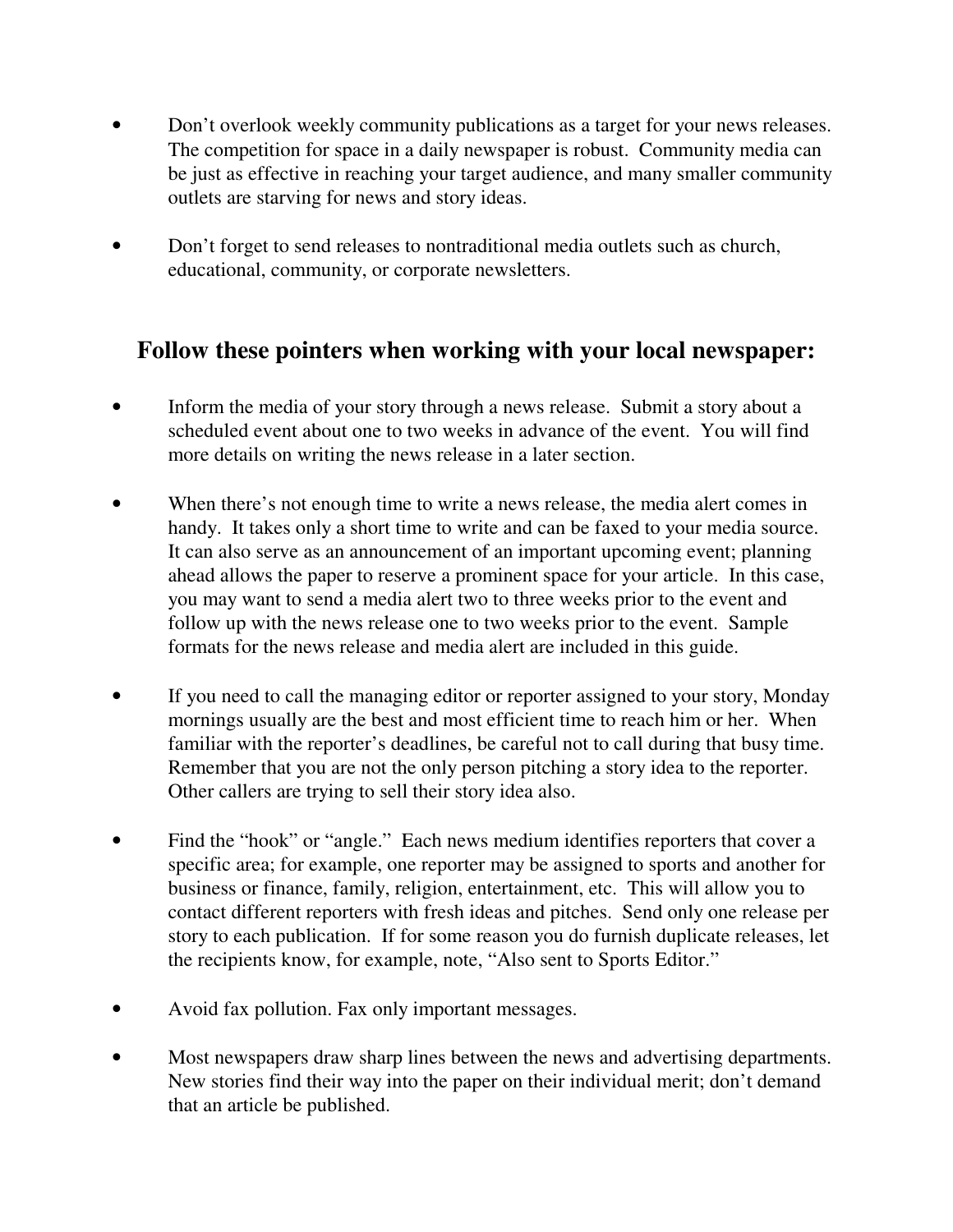- Use bullets to highlight different story angles.
- "No" means "no." Don't persist; be polite. Don't take it personally if a reporter may be too busy to do your story right away. Perhaps follow up by sending your own photos and news release. Save your energy for the next time you have a story to pitch. If your story is not used, it could be because of a number of reasons: didn't meet publisher's deadline, no space available, or it's not as newsworthy as other stories that particular week. There's no need to call the reporter every time a story is not used. If it happens consistently with no luck, you might want to talk to the reporter to seek advice on what material would be beneficial to him or her. Continue promoting your events.
- Don't ask the editor for a clipping. Good manners and common sense dictate that you buy a copy of the newspaper and do your own clipping. Reporters have moved on and are busy preparing for the next issue. Make vital use of each contact with the media.
- Send copies of releases and clippings to your local council's public relations director.
- On quarterly and annual intervals, review your success. What articles were published? What can you do to improve the quantity and quality of the news coverage? It will surprise you how soon you will begin to develop a "nose for news," knowing when an event is news and when it isn't.
- **Thank the reporter.** Send a personal note after the story runs. Don't say "thank" you" as if the reporter did you a favor—acknowledge the reporter for "doing a good job in covering the topic."

# **How to Deliver the Pitch**

**Get the reporter's attention.** Begin with the realization that you might be only one of dozens of publicists trying to reach a reporter that day. Be creative. Be concise. Be informative.

If you've sent creative material to prime the media, your call stands a better chance of being well received.

Begin with your best angles. In this business, it's often one strike and you're out.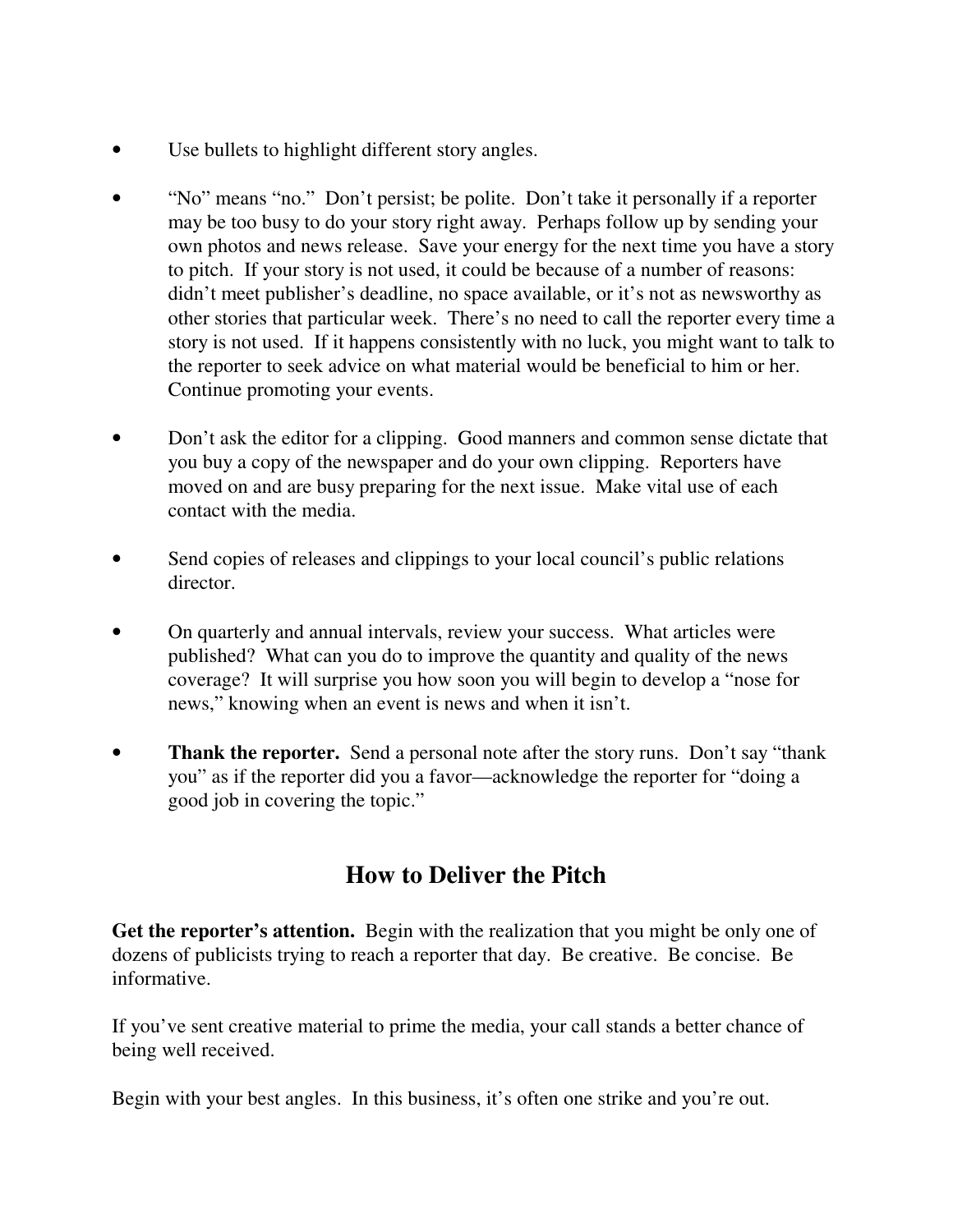Don't start by saying, "I'm following up on some material I sent you last week to see if you're interested." Many reporters say that line immediately turns them off. Use something more creative.

**Keep selling the story.** Newcomers sometimes become so flustered when a reporter listens to them, they forget to sell the story. Once you have the reporter's attention, sell. Run through a list of different story angles on a script when you are on the phone, or use bullets to highlight different story angles in your media material.

**Get a commitment for the next step.** If you get a "maybe" because the reporter doesn't know enough, keep pitching. If you get a "maybe" because your contact doesn't want to schedule the story yet, make a note to call back. If a reporter asks for more information, take it as an expression of interest and get the information to him or her right away.

**"No" means no.** Most reporters will hear you out. They know how to say "no" if they can't or don't want to do the story. Don't persist, pester, or waste their time. You'll merely find it harder to get through to that reporter the next time.

**Note the response on your media list.** Tracking responses becomes particularly important if you are pitching with several other people. If you are highly organized in your pitching, you will find that you cover all the bases and end up harvesting publicity from reporters others might miss.

**Work the local angle.** Look for a local angle, or "hook," in every story and make sure the appropriate bureau knows about it.

**Think photos.** An interesting photo takes planning or luck. You can't count on luck, so you must plan. If you're pitching an event, be sure to pitch the photo desk as well as the reporter.

If a wire photographer doesn't make it, don't give up. Get your photographer to take an interesting photo and give the film to the wire service immediately. Wire services will often accept a photo if they can't (or don't) cover an event with their own photographer.

**Avoid fax pollution.** Some newspapers welcome and encourage faxes. However, some media resent having their lines being tied up. Be considerate and ask your contacts their preference.

Once you have a reporter's interest, don't let go. Be polite, be creative, and be persistent. Don't take it personally if a reporter is too busy to do your story right away. Reporters are busy people and often cannot control their own agendas. They receive assignments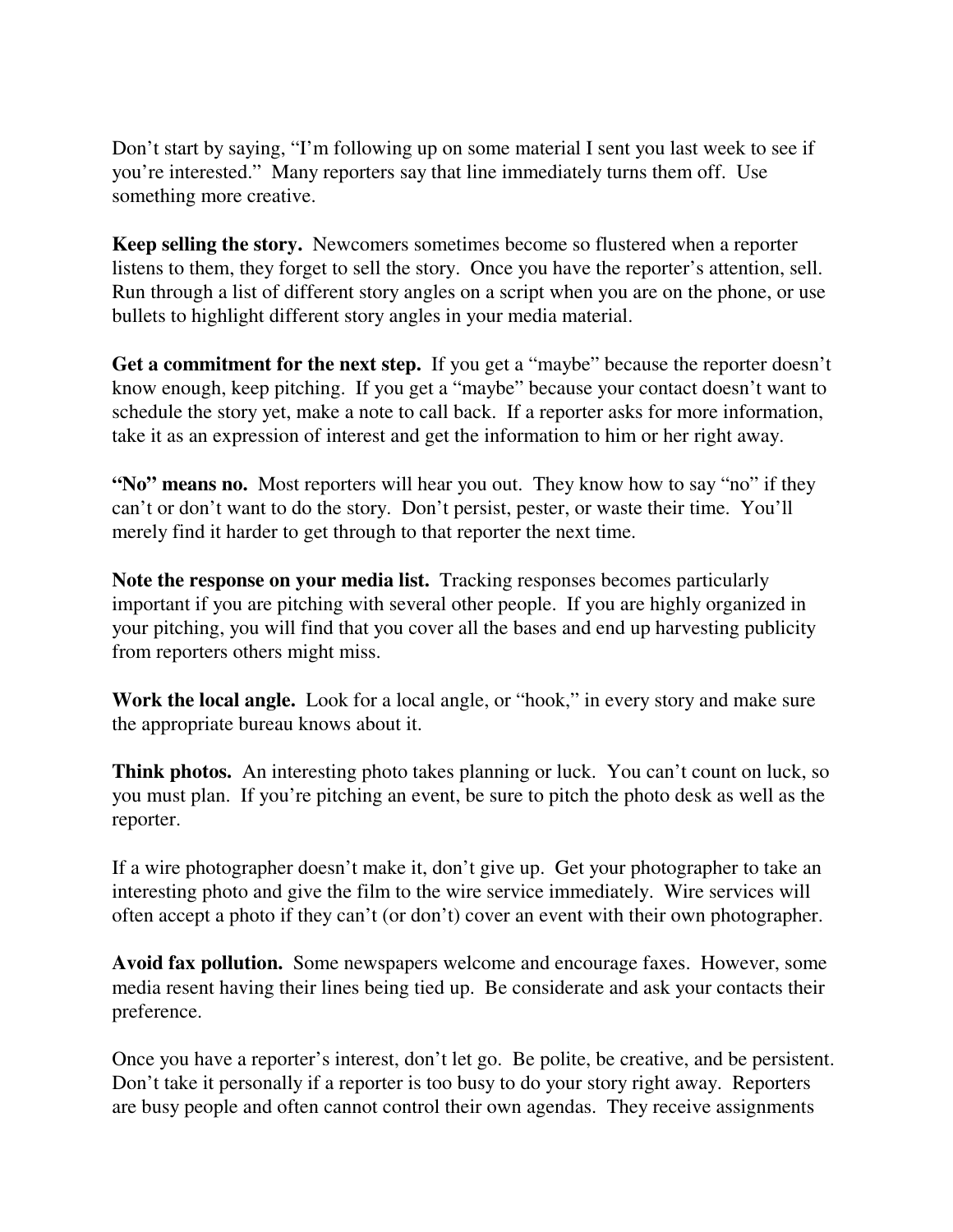from editors, news directors, or bureau chiefs that take precedence. Keep calling back with updates and time angles. Anticipate when reporters will be looking for material related to your story.

Develop a short list of key reporters. Keep sending good new material and new angles that relate to your issue, and include a brief note. Persistence pays.

Once a reporter covers your story, give that reporter a break. You can start fresh during your next pitch. Do send a personal note after the story comes out. Acknowledge the reporter for doing a good job in covering the topic.

### **Final Notes on the Pitching Process:**

Working successfully with the media depends on a number of factors:

- Knowing and understanding the story
- Knowledge and understanding of the media being targeted
- Newsworthiness of the story idea
- Ability to mold a story idea and supply useful information under a deadline
- Professionalism when working with the reporter
- Respect and rapport between the reporter and the publicist.

**Getting media coverage takes hard work and a will to succeed. It's hard to take the rejection you might encounter when you're pitching. Stick with it; learn from your mistakes, and develop contacts and pitching skills. It will all pay off when your story is covered on television or in a magazine or a major newspaper.**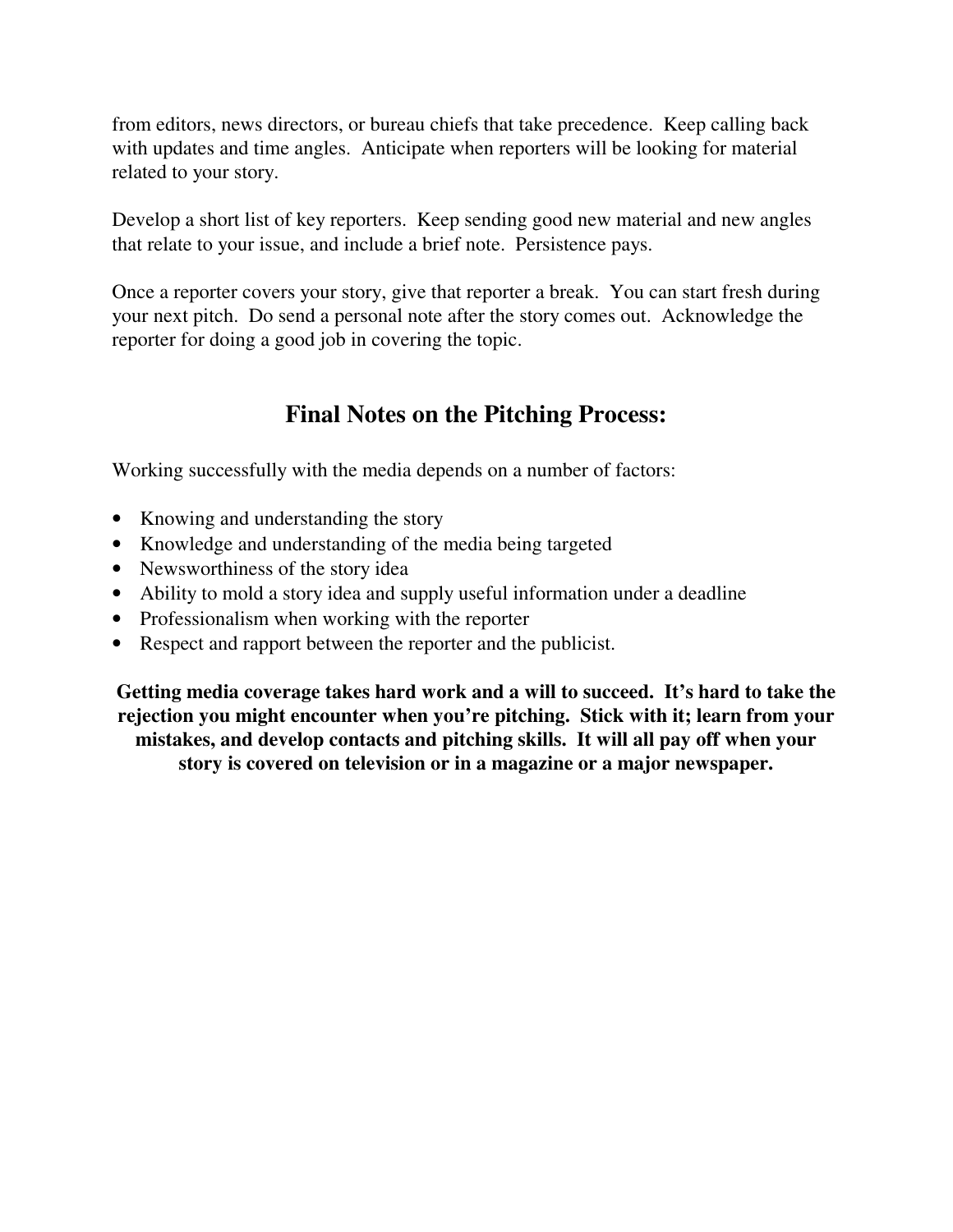# **MEDIA CONTACT SHEET**

| Name of Newspaper/Magazine                                                            |                                     |  |  |  |
|---------------------------------------------------------------------------------------|-------------------------------------|--|--|--|
|                                                                                       |                                     |  |  |  |
|                                                                                       |                                     |  |  |  |
| Contacts:<br>Editor<br>Reporter/Columnist<br>Reporter/Columnist<br>Reporter/Columnist |                                     |  |  |  |
| Telephone Numbers:                                                                    |                                     |  |  |  |
|                                                                                       | Fax                                 |  |  |  |
|                                                                                       |                                     |  |  |  |
|                                                                                       | Publication day Deadlines Deadlines |  |  |  |
| Notes:                                                                                |                                     |  |  |  |
|                                                                                       |                                     |  |  |  |
|                                                                                       |                                     |  |  |  |
|                                                                                       |                                     |  |  |  |
|                                                                                       |                                     |  |  |  |
|                                                                                       |                                     |  |  |  |
|                                                                                       |                                     |  |  |  |
|                                                                                       |                                     |  |  |  |
|                                                                                       |                                     |  |  |  |
|                                                                                       |                                     |  |  |  |
|                                                                                       |                                     |  |  |  |
|                                                                                       |                                     |  |  |  |
|                                                                                       |                                     |  |  |  |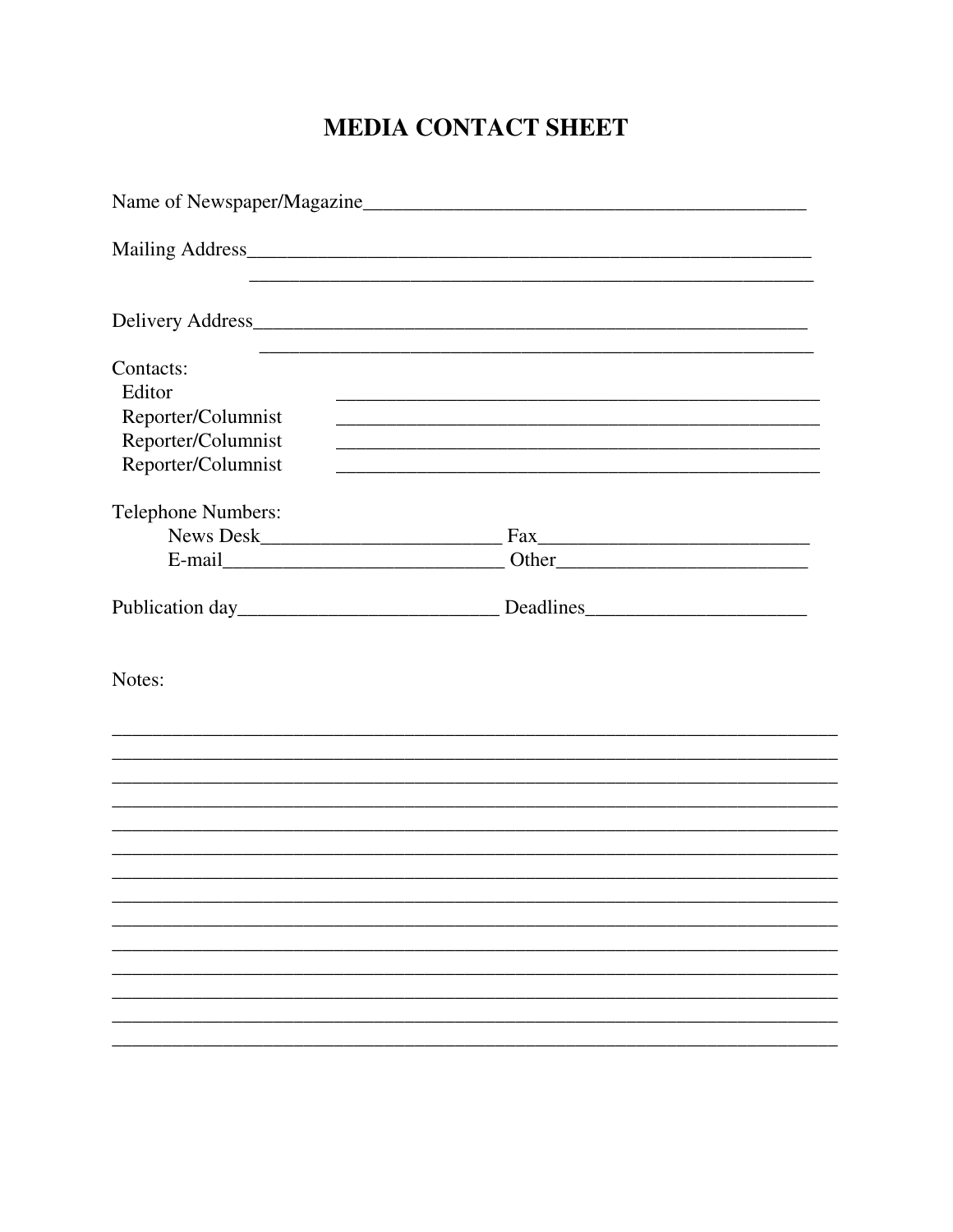# **MEDIA ALERT FORMAT**

### FOR IMMEDIATE RELEASE

### MEDIA ALERT

| (Contact Name) (Phone) |  |  |
|------------------------|--|--|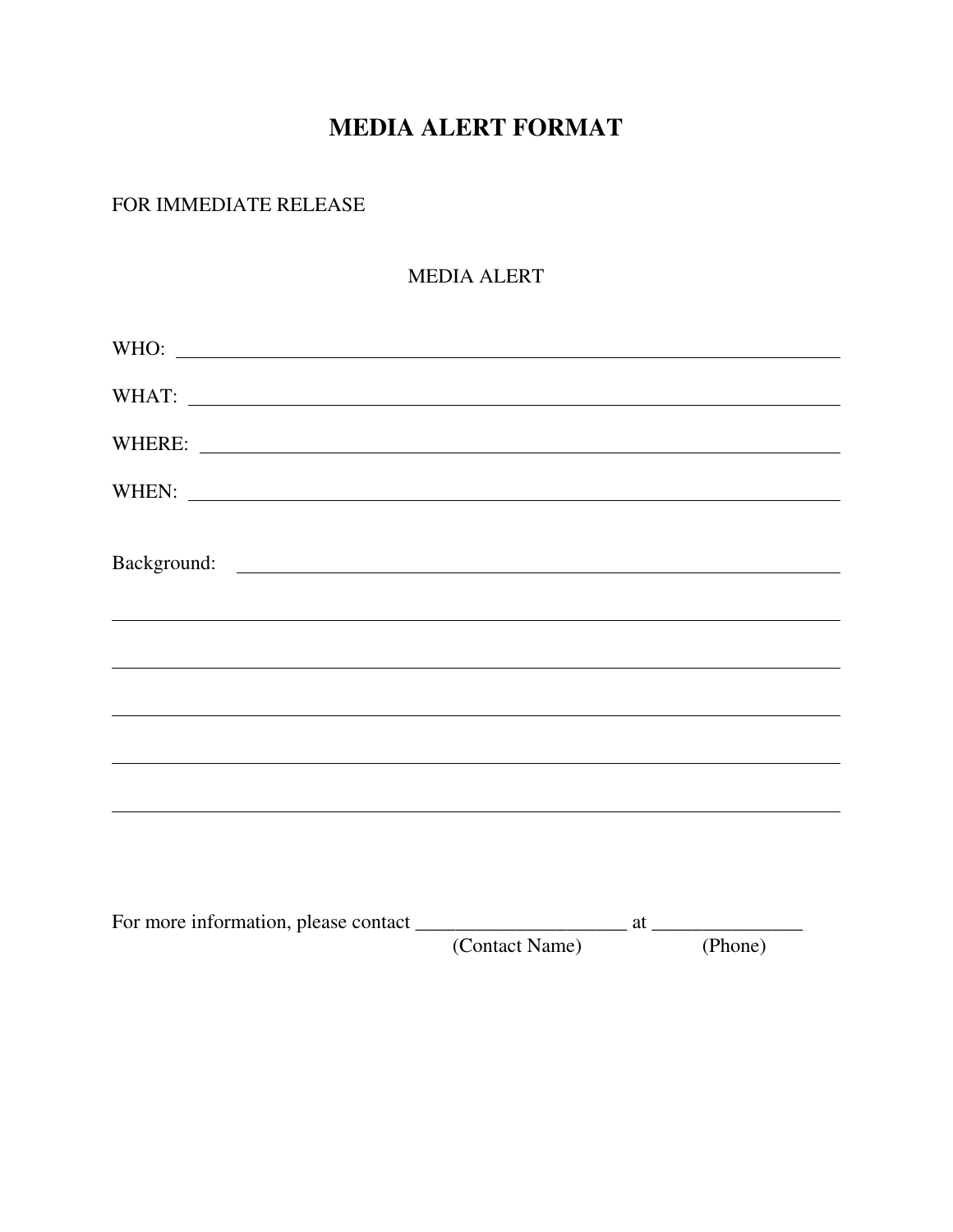# **Gaining Positive Publicity**

After you have set your objectives, identified your target audiences, and developed your main message points, it's time to decide which communication tools best meet your needs.

Many people think public relations is nothing more than getting publicity—a story or report—via the news media. But publicity is only one of several tools you can use to communicate your messages to target audiences. Many other methods are available, including public service announcements (PSAs), newsletters from chartered organizations in your community, advertisements, and special events.

# **Ideas for Gaining Positive Publicity**

- **Utilize public service announcements.**
- **Regularly take inventory of activities within the district.** Of the activities planned for the coming months, which programs or events most closely resemble the types of stories that reporters within have covered in the past? Consider:
	- $\Box$  Is the activity or event new?
	- $\Box$  Is it novel?
	- Does it affect many area residents?
	- Does it involve a celebrity or local distinguished person?
	- What impact will it have on the future of the community?
- **Stage an event.** Look for ways that Scouting could respond to a local problem.
- **Capitalize on local Scouting statistics.** Reporters look for stories that can be built around statistics.
- **Look for unusual or interesting photo opportunities.** Local newspapers and magazines periodically will have a space to fill and can use a unique photograph that you supply. Include a caption attributing the photo to the Boy Scouts of America. Alternatively, be alert for opportunities for local media to photograph events that might not warrant a full news story, but might justify a caption story such as Scouts building a tent from plastic milk jugs.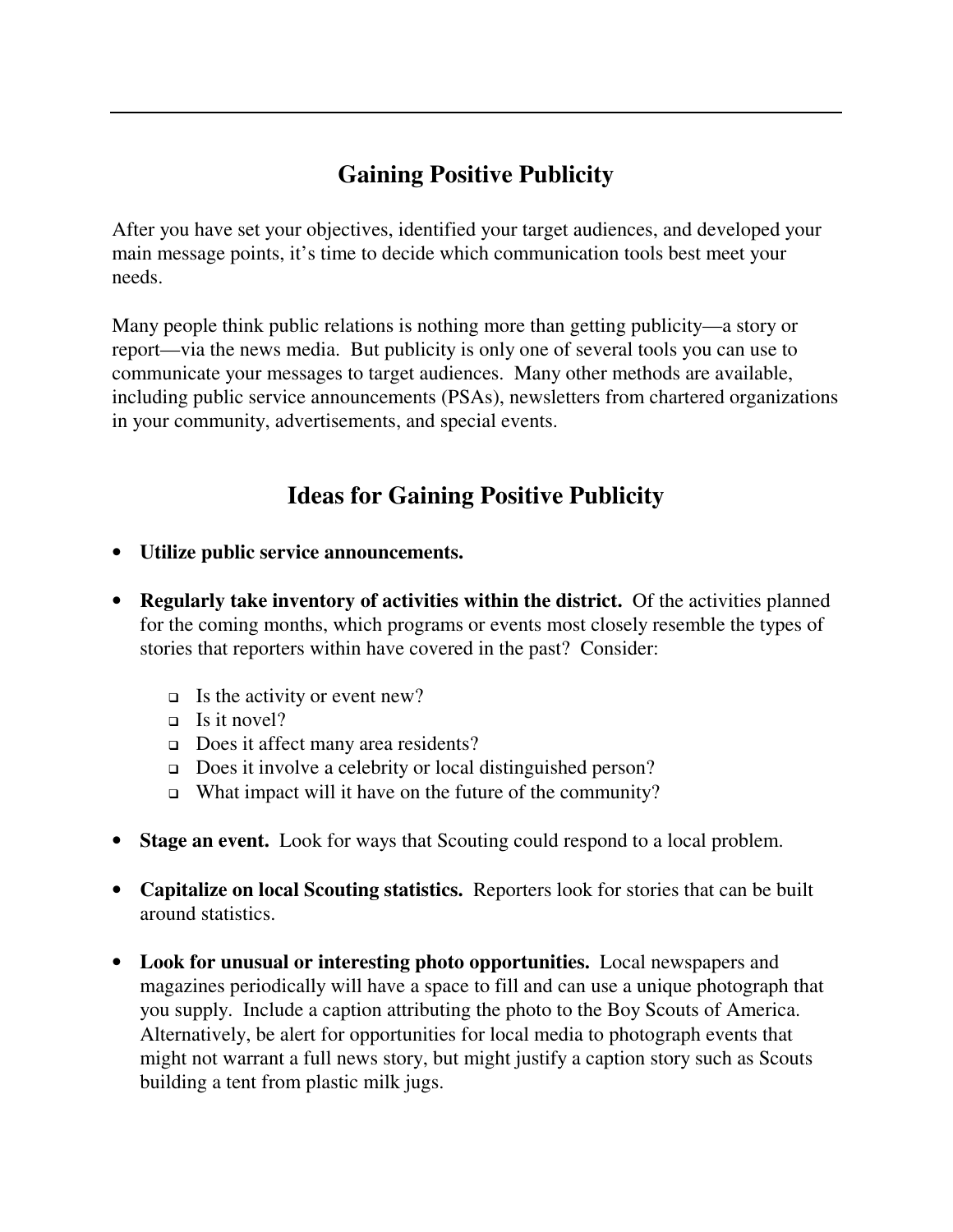- To request a photographer: Inform a newspaper about a photo opportunity no less than one week before a scheduled event. The managing editor will determine whether the newspaper can use the photo and if a photographer is available. In many cases, staff photographers take photos only during normal business hours of 9 A.M. to 5 P.M., Monday through Friday.
- If you take your own photo: If you take your own photographs, they must be sharp, preferably at least 5x7 inches in size. Many of the Instamatic-type snapshots are not sharp enough for newspaper use; however, if that's all you have, give it a try.
- Taking an interesting photo: An interesting photo takes planning or luck. Newspapers prefer photos of no more than three subjects—the fewer the people, the better the photo. Individuals in photos should be doing something, not just looking at the camera. Identify people from left to right by typing, or printing clearly, full names on a full-sized sheet of paper, then clipping or taping, not stapling, the paper to the photo. Do not write on the back of the photo, it may show through when printed. If you need your photos returned, designate that at the time of submission.
- **Look for current events that the district can use as a backdrop for promoting the positive values that Scouting instills in young people.** A story about urban Scouts rebuilding a park damaged by recent flooding can demonstrate the team spirit and community service focus of Scouting. Such an activity could tie into an opinion or editorial piece on the merits of Scouting, to be published over a prominent volunteer's signature.

## **Alternate Publicity Instruments**

- Letter to the editor. A simple, straightforward statement, written to the editor of your local newspaper
- Bylined articles: A formal article designed to be placed in local newspapers and magazines. Such articles are written to appear under the name of a council president, board chair, or a representative of a chartered organization.
- Op-ed page:"Opposite the editorial page." Some newspapers use this page to print reader opinions and articles by columnists.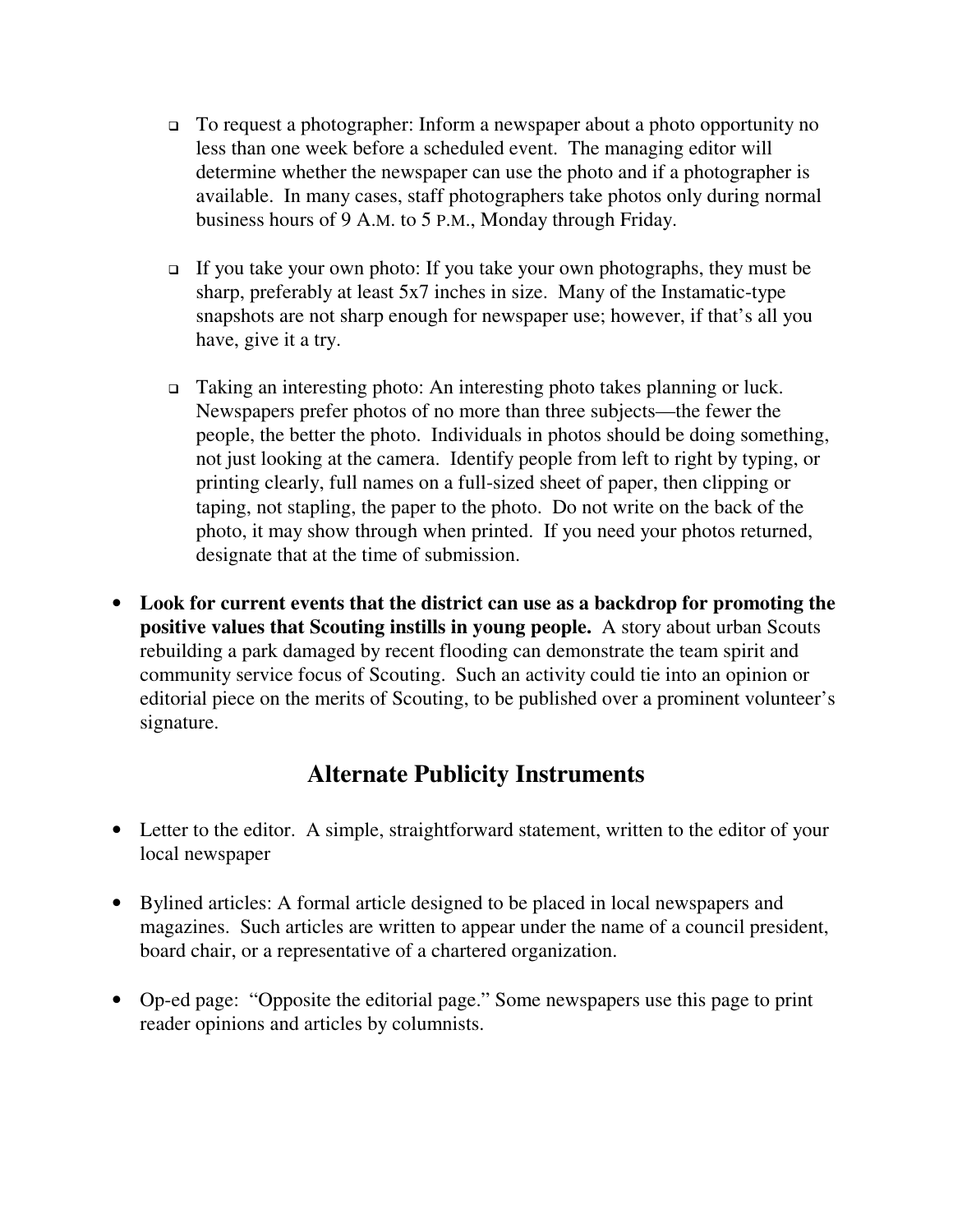- Target vertical media, publications that target special interests, such as magazines for parents and kids, outdoors publications, and other youth development magazines in your area.
- Send releases to local business newsletters and community bulletin boards.
- Speak formally at churches and other community and civic organizations, as well as informally with parents, friends, and coworkers on behalf of your council.
- Decorate a float for Scouts to ride on in your local parade.
- Hang banners during Scouting Anniversary Week or to promote School Night for Scouting.
- Pass out fliers promoting School Night for Scouting.
- Set up booths at trade shows or fairs. Provide information that visitors can take home with them.
- Hang posters and fliers in places where boys and young adults will see them. The school may have a bulletin board for these items.
- Host a media pancake breakfast where Scouts deliver pancakes to local radio personalities on a chosen day. This could be done during fall recruiting. The radio personalities could talk about Scouting. Give the personalities a public service announcement or flier listing details of the recruiting program or coming event.
- With more than 100 merit badges, there should be something that will interest almost anyone. Market the possibilities a youngster can be involved in through merit badges. Create a story about the Cooking merit badge for the food section. Include a recipe of an item that can be prepared for a group of hungry young men. Write an article about the Personal Management merit badge for the finance section in local publications, or the Music merit badge for the local theater's playbill. How can you create interest and generate positive publicity through the other merit badges?
- Promote your community service projects.
- Develop a Web page.
- Word of mouth can be the best marketing tool. It is a free and effective method to spread positive messages. So, how do you do it?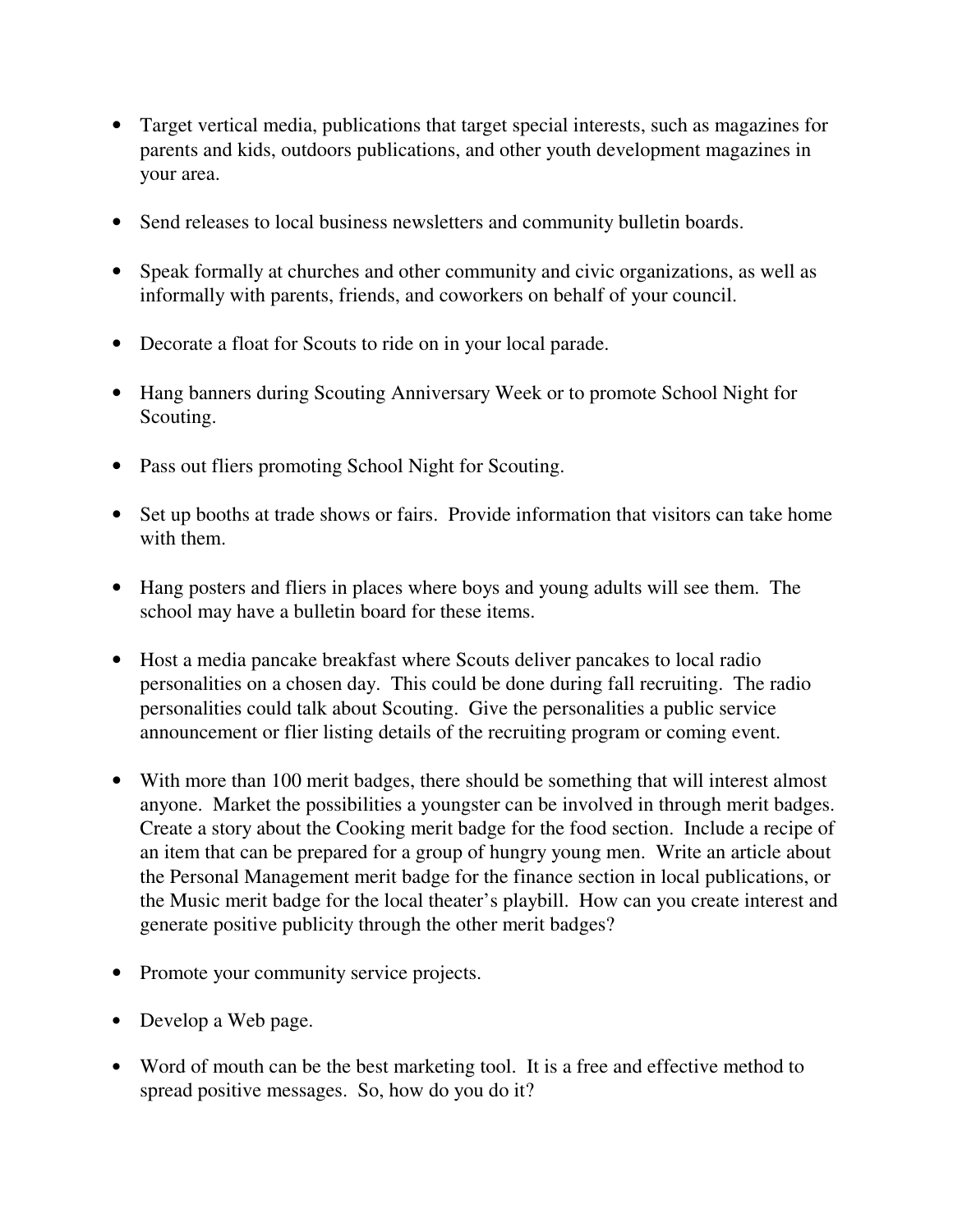- 1. The best place to start word of mouth marketing is inside the organization, in the unit, district, and council. Sparkle originates internally; enthusiasm starts in your council.
- 2. Enthusiastic volunteers attract and sustain positive attention at civic, social, and industry functions. Create positive energy, and people inside and outside the organization will feel it. It's rarely mentioned in marketing plans, yet enthusiasm is a powerful persuasion tool.
- 3. Share your excitement with people. They will want to know what you are so excited about and will want to learn more. Share Scouting's message with other groups you feel could benefit from hearing the Scouting story. You can talk formally with churches, community and civic organizations, and informally with parents, friends, and co-workers.
- 4. Encourage everyone associated with the BSA to be informed, enthusiastic, and anxious to tell everyone about the fun and benefits of Scouting. Maybe a district meeting question to ask is, "Who have you told about Scouting this week?"
- 5. Ask everyone you know to pass along the good word.
- 6. Smile!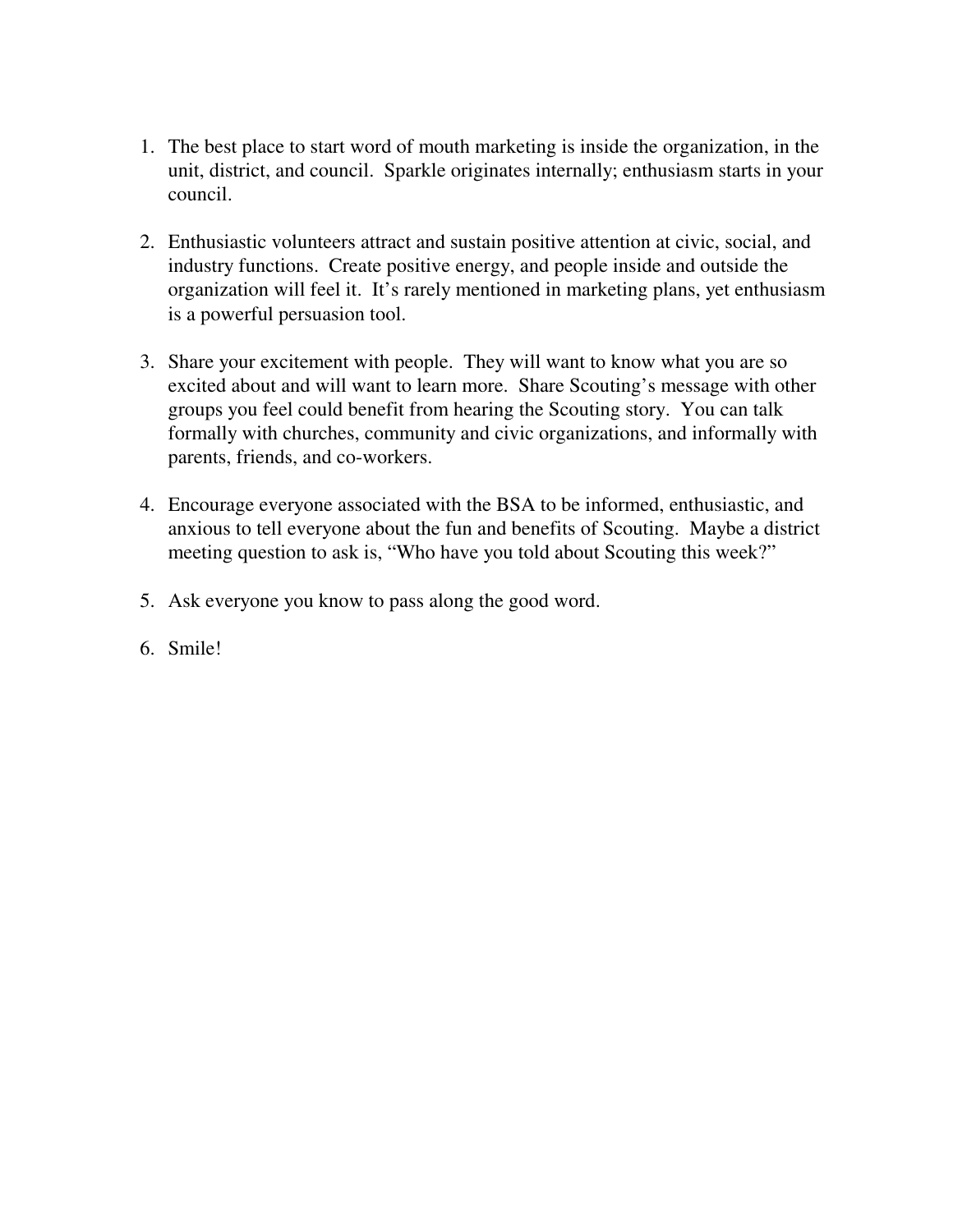## **Public Service Announcements**

Public service announcements (PSAs) are non-commercial messages that the broadcast media air at no charge to keep their audiences up to date on important public developments and issues. PSAs might be considered as radio or television spots for which there is no charge.

Because the BSA is a nonprofit organization, there are more opportunities for PSAs than may be available to a corporation or other type of profit-making enterprise. Nevertheless, overtly commercial PSAs—advertisements in the guise of public service announcements—have little chance of being aired, regardless of the source.

For example, a PSA announcing a change in travel plans for Scouts going to a summer camp is not likely to be used because its obvious purpose is to benefit only the BSA. On the other hand, announcing a food drive or a new program to fight illiteracy has inherent public appeal.

Generally 10, 15, 30, or 60 seconds long, PSAs can be of enormous benefit in promoting special events, such as School Night for Scouting or Scouting for Food. They can also be helpful for Friends of Scouting campaigns and other fund-raising projects.

Some television PSAs are available from the National Council, but you can easily produce your own. If you create your own PSA, be sure include your district positive publicity coordinator in the planning process. Simply take a color slide that is an interesting representation of what you're promoting, develop a brief script, and submit both to the public service director of your local television station. Shorter spots are easier for the station to schedule, so consider keeping the copy to 10 or 15 seconds in length. Also be sure to note station lead times and deadlines.

Occasionally, you may find that a local television station is willing to work with you to produce a more sophisticated PSA. This is especially true if you've had the foresight to recruit the station manager for your public relations or marketing committee.

Radio PSAs are the same as television PSAs, only without the visuals. Again, lengths are 10, 15, 30, and 60 seconds, with the shorter PSAs being easier to schedule. In many cases, radio stations will write a PSA script if you provide the who-what-when-wherewhy information. Each radio station will have a public service director responsible for PSAs.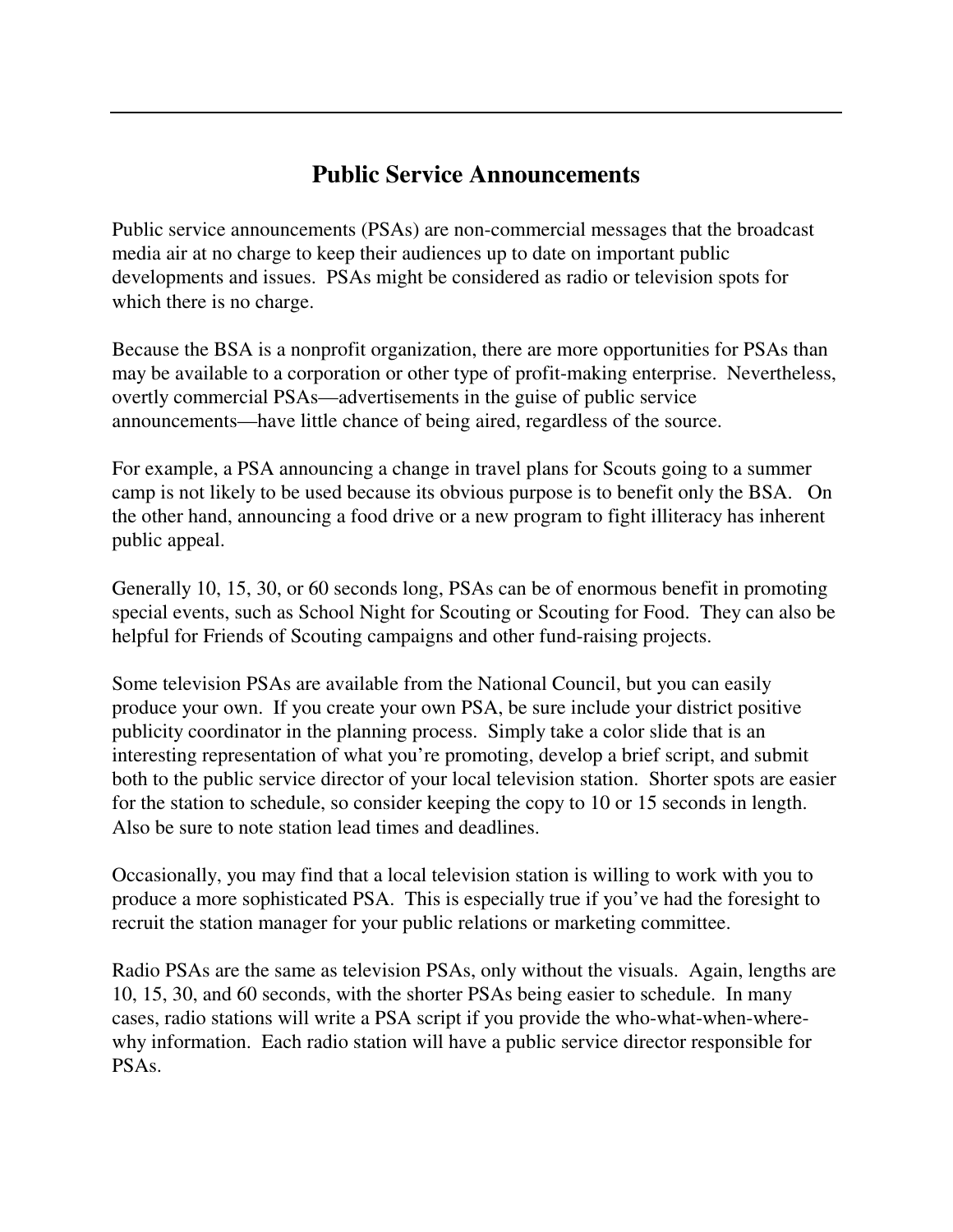# **Print PSAs**

Public service announcements are not limited to television and radio. Print PSAs can be used in a variety of ways throughout your local council. These include:

- Newspaper and magazine inserts
- Billboards
- Calendars
- Community directories such as chambers of commerce, real estate, new neighborhoods, churches, schools, civic adult and youth organizations, athletic leagues, etc.
- Door hangers and table tents
- Posters, brochures, and leaflets
- Postcards
- Grocery sacks and tray liners
- Utility bill enclosures
- Major corporate in-house publications
- Luncheon and dinner programs

The National Council has several print PSAs—both color and black and white—available for your use. However, a print PSA provides a great opportunity for local council localization. Create your own—pictures of local volunteers and activities, quotes from community leaders. Localizing a print PSA highlights the community involvement and appeals to a greater number of individuals. Be sure to include your district publicity coordinator in the planning process.

Several councils have found newspaper inserts to be very successful. These range from a four-page spread to an individual supplement much like the *Parade* supplement in the Sunday paper. The common element is telling the local story.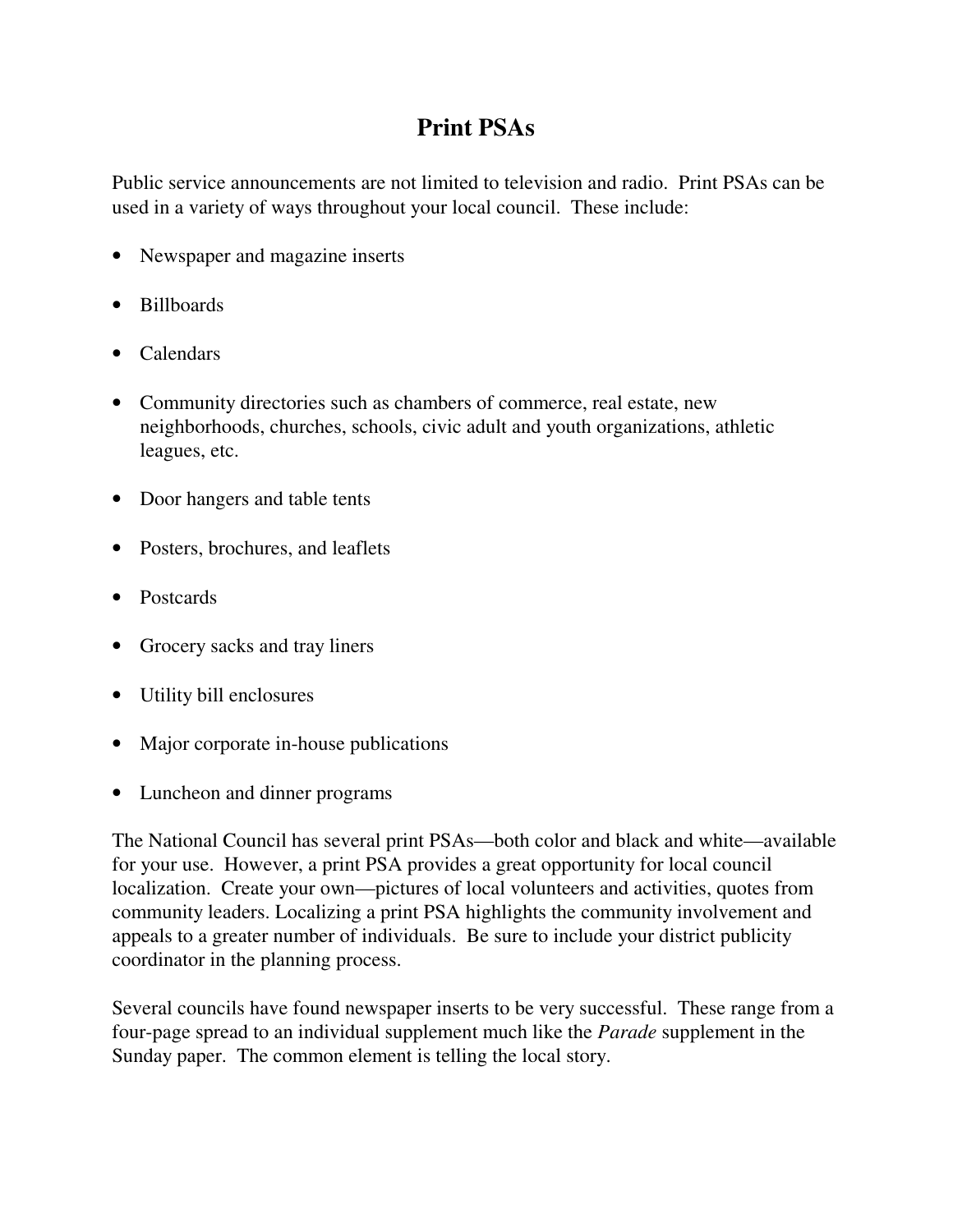## **News Release Guidelines**

### **Guidelines on News Releases**

The following guidelines on placing news releases have been developed to improve your success rate in writing and placing information that will be published at no charge to your council.

Some of the media to target are

- Newspapers
- Magazines
- Newsletters and bulletins
- Community directories (refer to the list under "Print PSAs")
- Radio
- Television, including cable

A news release is the most common of all public relations tools. Basically, a news release is a document developed to communicate key information—the facts of when the news happened or will happen, and whom to contact for additional information—to reporters and editors in the news media.

Reporters and editors can receive thousands of news releases a week. Accuracy, clarity, brevity, timeliness, and newsworthiness are the key criteria used by editors in selecting releases for print. A newsworthy release can be described as one that appeals to the broadest group of readers or viewers, offering the most information with the greatest sense of urgency.

In most cases, reporters or editors will rewrite your release to fit their style, so it's crucial to present the information as clearly and accurately as possible. The best way to do this is by following the journalistic method of organizing the material into an **inverted pyramid**. The inverted pyramid style of writing puts the most essential information at the beginning, followed by items of decreasing importance.

#### **The Basics**

All news releases begin with a headline designed to attract the reporter/editor and to encourage them to read the rest of the release. Remember, first impressions count! If the headline is dull and uninteresting, the reader will assume the same of the release. Large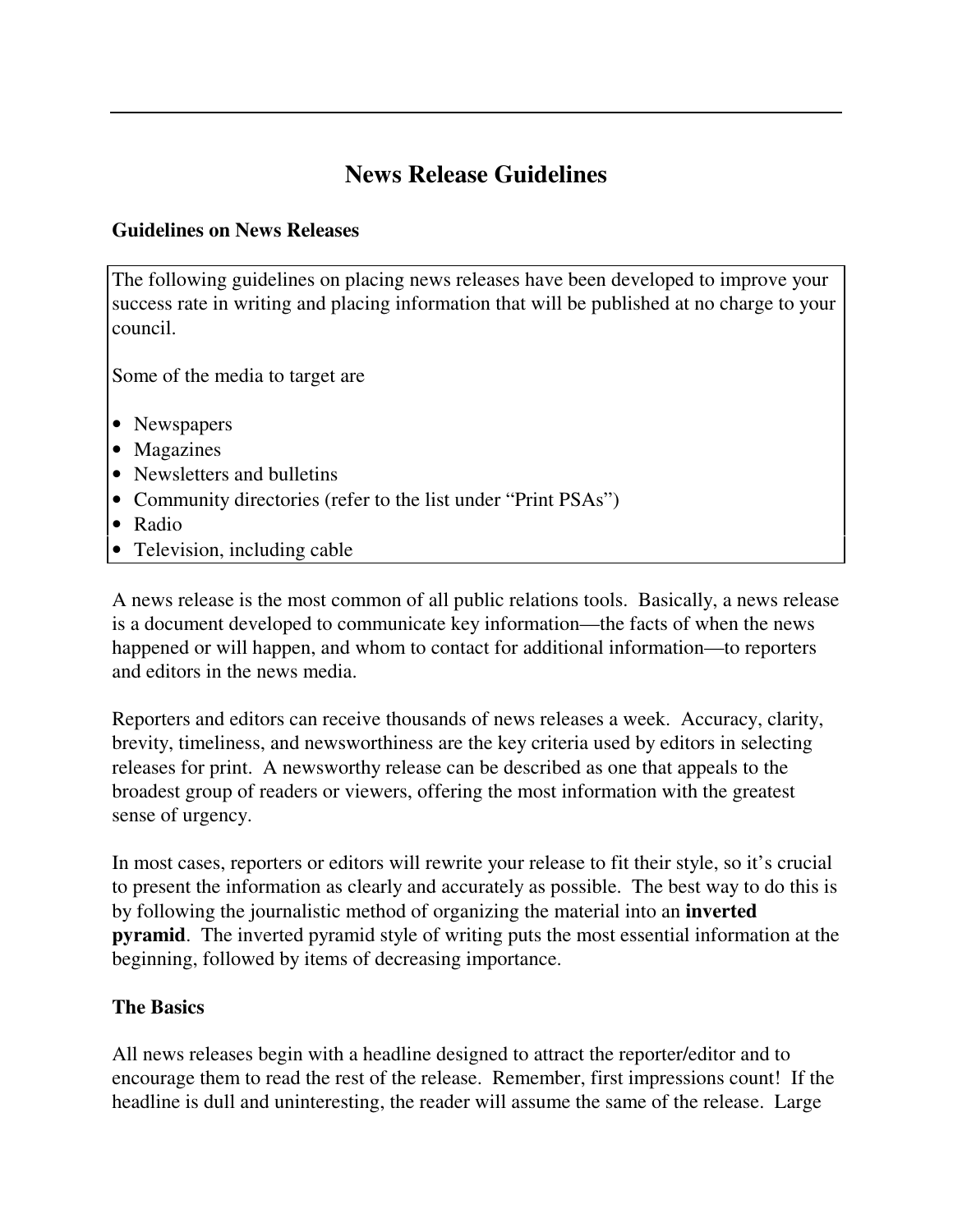numbers, or the use of "visual" language, can make the difference between a sparkling, attractive headline and one that is flat and lifeless.

The most essential information in a news release should be listed in the lead, the first paragraph of the release. What details should be included in the lead? Start with as many of the "who, what, where, when, why, and how" facts of the news item as possible.

For the majority of releases, the "who," the subject of the release, should include the name of the organization and the name of an individual who is either the expert on the subject or a contact. The more important or influential the organization and the individual, the greater the appeal of the release. (Importance can be considered in terms of competitive position or rank, or industry association affiliation.)

The second "w" is the "what," the topic of the release. Just as we readers, viewers, and listeners are drawn more to the unusual than to the usual, so are reporters and editors. Unusual can mean different, better, less expensive, unique, or beneficial to the community.

The third "w," the "where," should follow the same rule as the "what"; the unusual is generally more appealing than the usual.

The "when" of a release actually has two important parts. The first is the date and time of the news in the release; the second is the date and time the release reaches the editor. Election days and holidays can be very busy times for editors.

The last "w" is the "why." When addressing the "why" of a release, remember cause and effect. For example, what caused your council to relocate a camp, or to charter a significant number of new units? What effects will these changes have on adult and youth members? If the new location will be more convenient or if new areas of the community will be served, mention this information. A rule borrowed from advertising states that an organization shouldn't promote the features of its product or service, but rather the benefits to its customers.

The "how" of a news release can be addressed by answering, for example, "how" a decision was made; "how" you will achieve a reorganization; "how" it will affect youth, volunteers, and the overall Scouting program.

The main body of the news release should include significant details that relate to the lead, including quotations and succinct descriptions. Any related but nonessential information should appear toward the end of the release. Generally, the last paragraph provides overall information and statistics about the local council, such as territory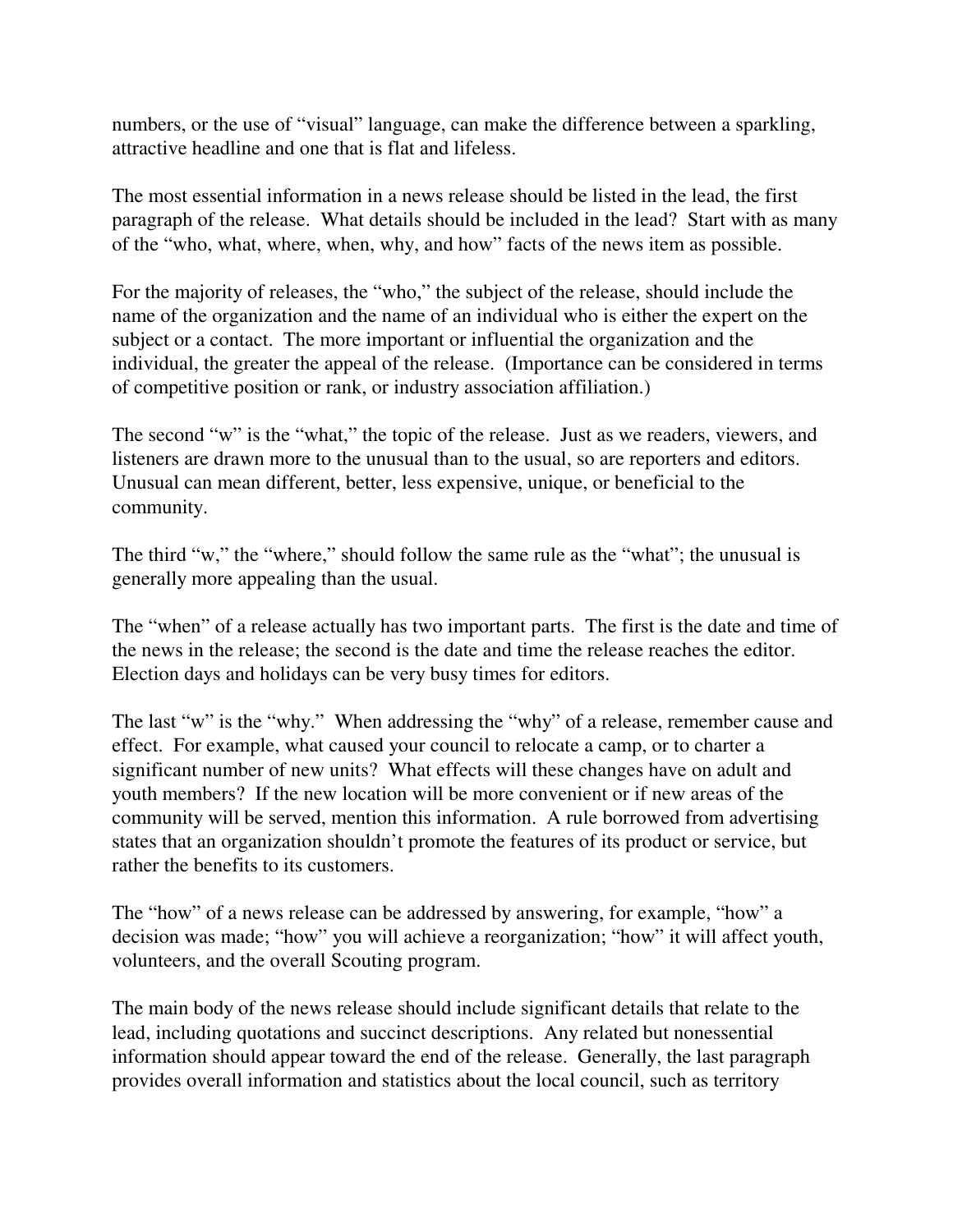served, number of youth and adult members, and location of the council headquarters. It's also a good place to list a phone number for more information.

#### **General Rules of Thumb for News Releases**

- Always type a news release. Releases should be double-spaced and typed on one side only of 8 1/2-by-11-inch paper with 1-inch margins on the top, bottom, and both sides.
- Brevity is the key. Try to limit releases to one or two pages. Straightforward and concise writing style is the objective.
- Never split a paragraph at the end of a page.
- Type "-More-" at the bottom of a page when the release is more than one page in length.
- Number all pages.
- Type "###" or "-30-" to signify the end of the release.
- Clarity, accuracy, grammar, and neatness count. Don't submit copy with typos, misspellings, or cross-outs. Verify all names, addresses, and facts before distributing the release.
- Avoid the use of clichés, jargon, or fancy phrases.
- Don't use flowing tributes, flowery descriptions, or glowing adjectives when writing your news release. The news release should be more informative than subjective. Be impartial and objective; try to write the release as the reporter might.
- Use first and last names on first reference. Use last names only on subsequent references. Include titles and descriptions, such as district chairman, or a person's hometown or age. Provide the full name of groups with appropriate descriptions.
- If an editor must choose between two otherwise equal releases, he or she is more likely to pick the release that has an accompanying photograph. Make sure each photograph is self-explanatory and interesting. Every photograph should include a complete and correct caption identifying each person and the action in the photograph. Your photograph file should include the following information on each photograph: source, date taken, copyright information, and releases signed by people in the picture.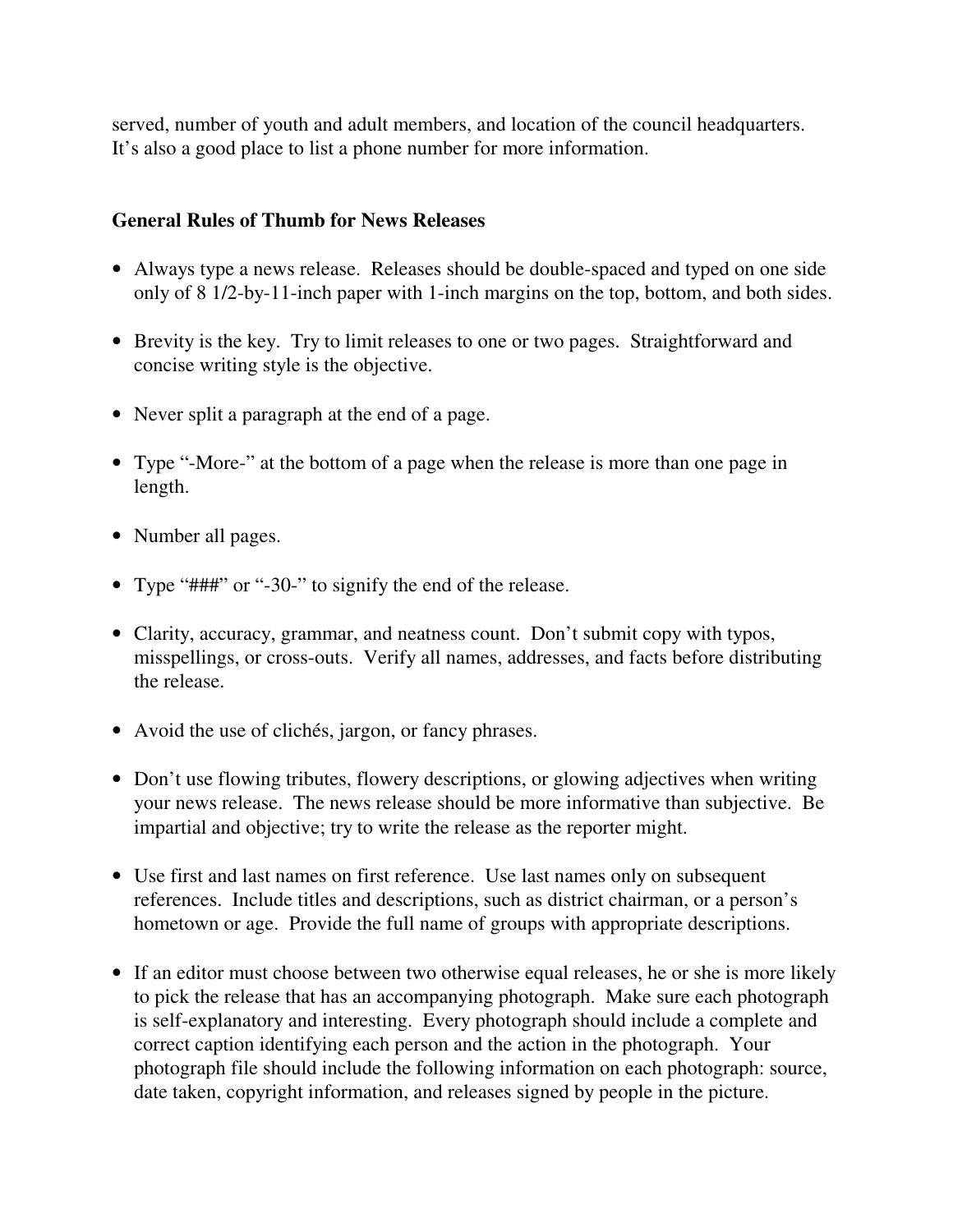- Put the local news angles in the beginning if the story concerns a larger area that is beyond the community's borders or newspaper's circulation area.
- Include a good quote from Scouts, volunteers, or local distinguished individuals early in the story.
- Add "boilerplate" material, general information about Scouting, to help people understand the importance and relevancy of Scouting. For example: "Scouting has had more than 96 million members since its inception in 1910."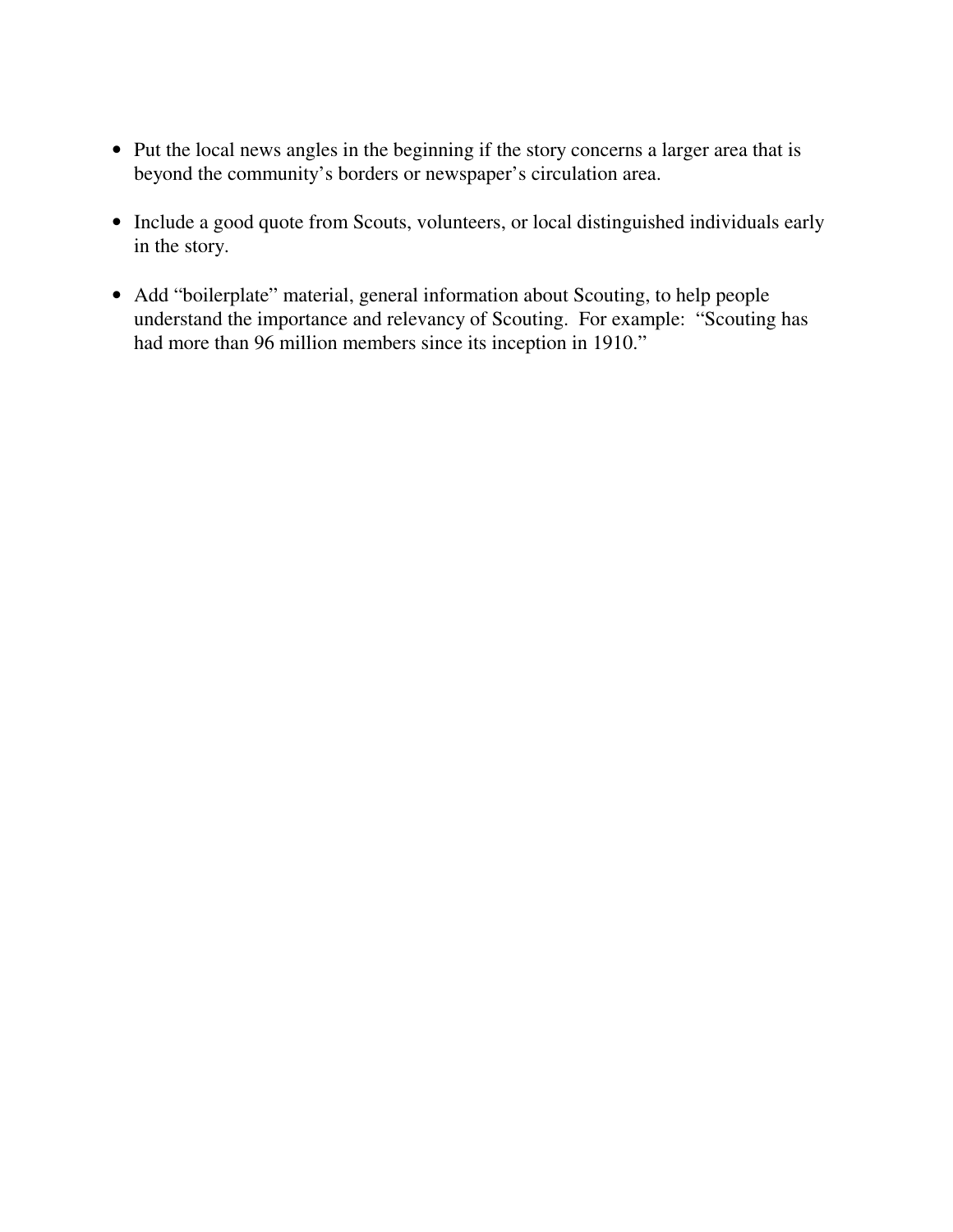#### FOR IMMEDIATE RELEASE

\_\_\_\_\_\_\_\_\_\_\_\_\_\_\_\_\_\_\_\_\_\_\_\_\_\_\_\_\_.

### **Media Contact: [Contact Name], [Phone]**

### SCOUTS CELEBRATE BIRTHDAY!—\_\_\_\_ YEARS YOUNG [Anniversary Date]

On my honor I will do my best to do my duty to God and my country, and to obey the Scout Law, to help other people at all times; to keep myself physically strong, mentally awake, and morally straight. **—The Boy Scout Oath** 

 ([City], [State], [Date])—The Boy Scouts of America (BSA) celebrates its [#]th Anniversary this week, and [City] will be abuzz with Scouting activities commemorating the founding of the movement. One of the nation's largest youth development organizations, the BSA was founded on Feb. 8, 1910.

 "We're working hard to make sure the youth of tomorrow are prepared for what awaits them," proclaimed Scoutmaster [First Name, Last Name]. [Unit] will celebrate by

\_\_\_\_\_\_\_\_\_\_\_\_\_\_\_\_\_\_\_\_\_\_\_\_\_\_\_\_\_\_\_\_\_\_\_\_\_\_\_\_\_\_\_\_\_\_\_\_\_\_\_\_\_\_\_\_\_\_\_\_\_\_\_\_\_\_\_\_\_\_\_\_

\_\_\_\_\_\_\_\_\_\_\_\_\_\_\_\_\_\_\_\_\_\_\_\_\_\_\_\_\_\_\_\_\_\_\_\_\_\_\_\_\_\_\_\_\_\_\_\_\_\_\_\_\_\_\_\_\_\_\_\_\_\_\_\_\_\_\_\_\_\_\_\_

\_\_\_\_\_\_\_\_\_\_\_\_\_\_\_\_\_\_\_\_\_\_\_\_\_\_\_\_\_\_\_\_\_\_\_\_\_\_\_\_\_\_\_\_\_\_\_\_\_\_\_\_\_\_\_\_\_\_\_\_\_\_\_\_\_\_\_\_\_\_\_\_

\_\_\_\_\_\_\_\_\_\_\_\_\_\_\_\_\_\_\_\_\_\_\_\_\_\_\_\_\_\_\_\_\_\_\_\_\_\_\_\_\_\_\_\_\_\_\_\_\_\_\_\_\_\_\_\_\_\_\_\_\_\_\_\_\_\_\_\_\_\_\_\_

\_\_\_\_\_\_\_\_\_\_\_\_\_\_\_\_\_\_\_\_\_\_\_\_\_\_\_\_\_\_\_\_\_\_\_\_\_\_\_\_\_\_\_\_\_\_\_\_\_\_\_\_\_\_\_\_\_\_\_\_\_\_\_\_\_\_\_\_\_\_\_\_

\_\_\_\_\_\_\_\_\_\_\_\_\_\_\_\_\_\_\_\_\_\_\_\_\_\_\_\_\_\_\_\_\_\_\_\_\_\_\_\_\_\_\_\_\_\_\_\_\_\_\_\_\_\_\_\_\_\_\_\_\_\_\_\_\_\_\_\_\_\_\_\_

 "Within the span of just \_\_\_\_\_ years," [Last Name] added, "the name 'Boy Scouts' has become a paradigm for a good turn and the ideal of community service."

-more-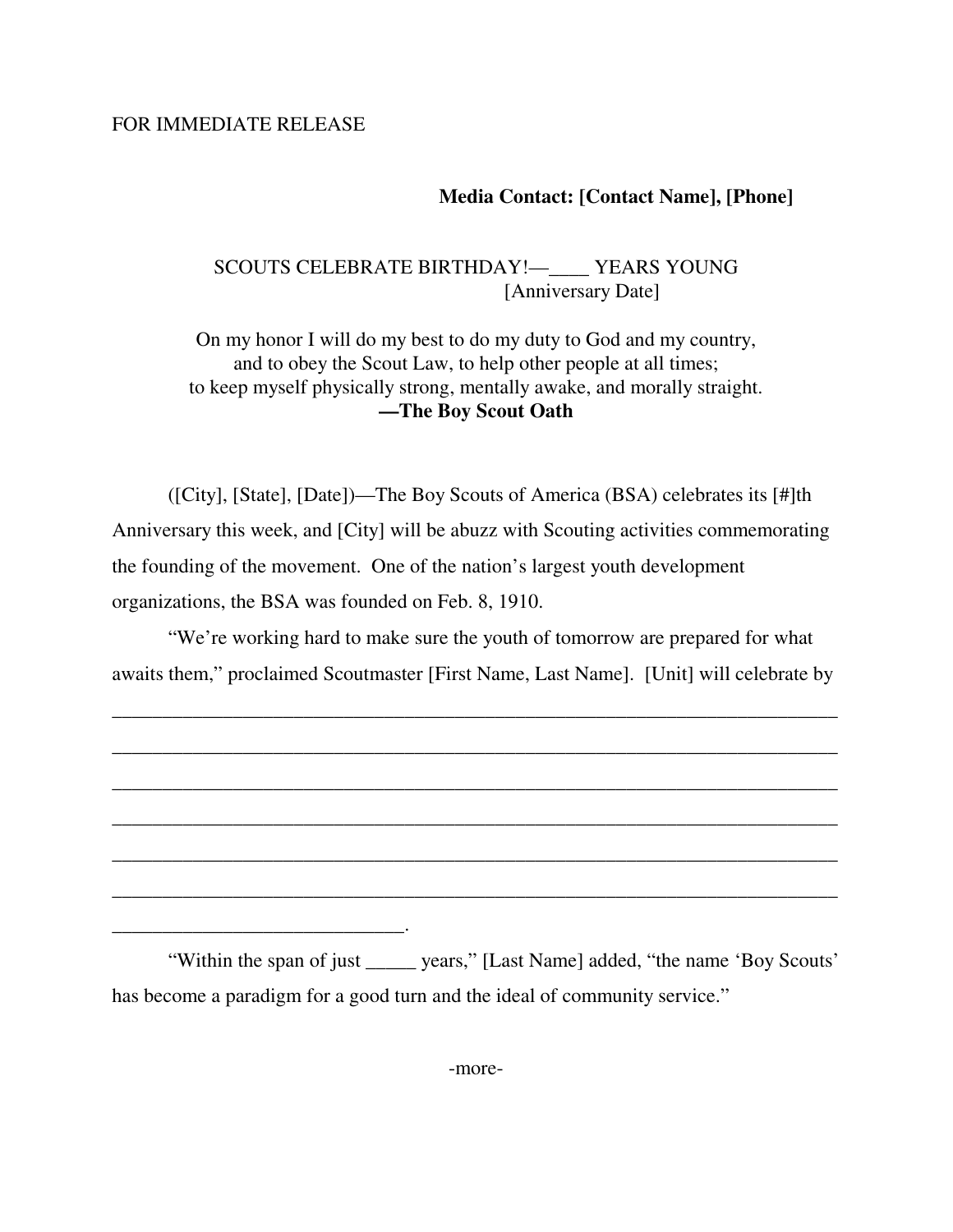BSA Celebrates Anniversary Throughout Year Page 2

 The idea for the Boy Scouts of America began in 1909, when William D. Boyce, an American businessman, was lost in a London fog. A young boy found Boyce and led him to his destination. Boyce offered to tip the young man for service; the boy refused, saying he was a Scout and could not accept payment for a Good Turn.

 The businessman later asked the boy to introduce him to Lord Baden-Powell, the founder of Scouting in England and publisher of the handbook *Scouting for Boys*. The groundwork to bring Scouting to America had been laid.

 Boyce established the Boy Scouts of America on Feb. 8, 1910, with the help of Baden-Powell, wildlife author and illustrator Ernest Thompson Seton, naturalist Daniel Carter Beard, and attorney James E. West.

 Since the 1910 inception, the Boy Scouts of America has become one of the nation's premier youth development organizations, with more than 100 million people participating on adult and youth levels.

###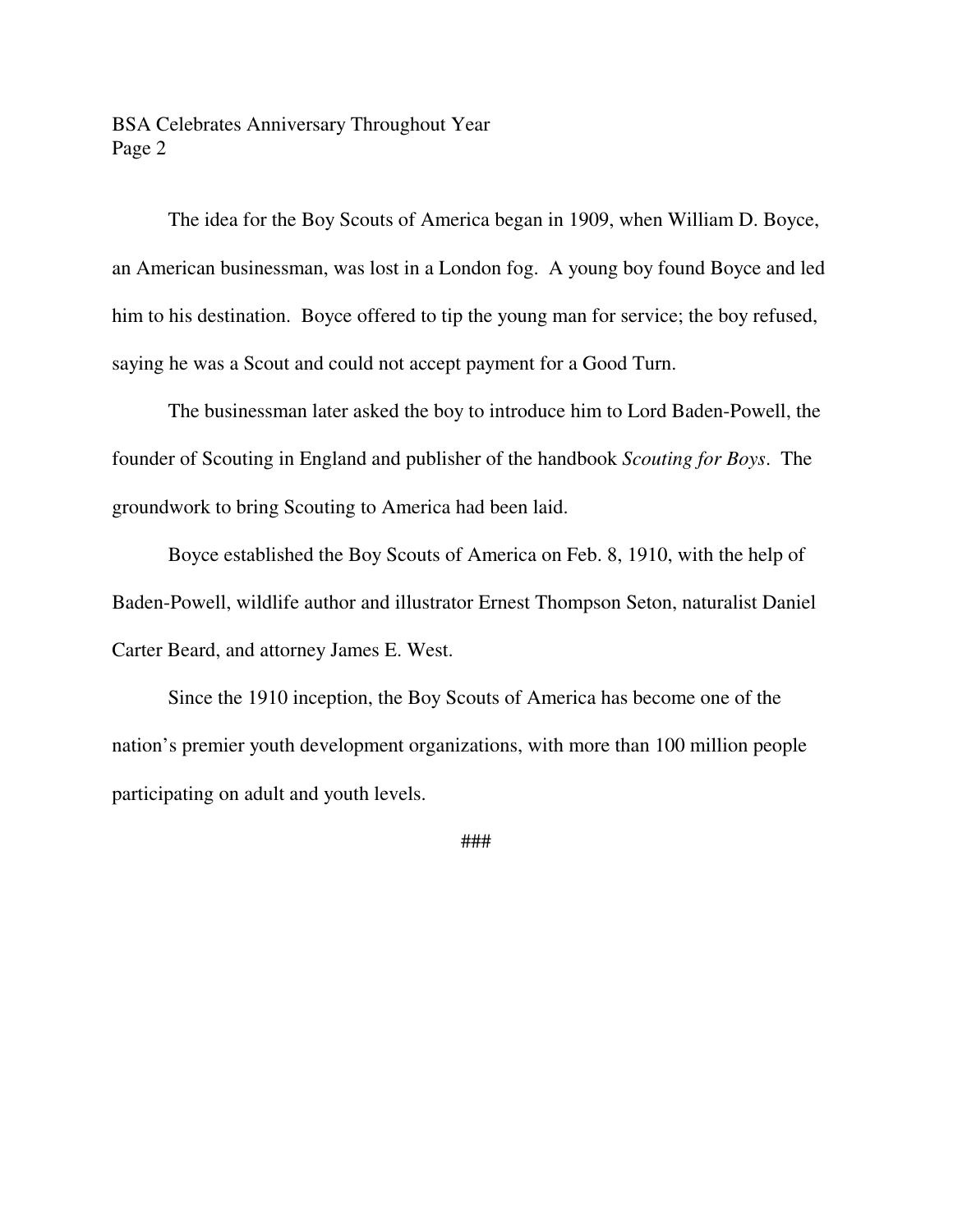#### FOR IMMEDIATE RELEASE

#### **Media Contact: [Contact Name], [Phone]**

#### CUB SCOUTS PARTICIPATE IN END-OF-THE-SUMMER CAMPING ACTIVITIES

 ([City], [State], [Date])—More than 100 Cub Scouts from the metropolitan area gathered this weekend for two days of fun-filled camping at [Location] for the traditional end-of-the-summer campout.

 Cub Scouts, leaders, and parents pitched their tents and braved plummeting temperatures to participate in the last camping rite of summer. Activities started with a cookout dinner Friday night and ended with parents and leaders cooking breakfast on Sunday morning before everyone broke camp.

 These extended campouts give Cub Scouts the opportunity to demonstrate to their parents skills ranging from knot-tying to first aid, and from tepee building to outdoor cooking. "The Cub Scouts get such a thrill out of being able to show their parents all the knowledge they learn at the weekly meeting," said Cubmaster [First Name, Last Name]. "It's not like they can run home after a den meeting and say, 'Hey Mom, let me show you how to light a campfire."

-more-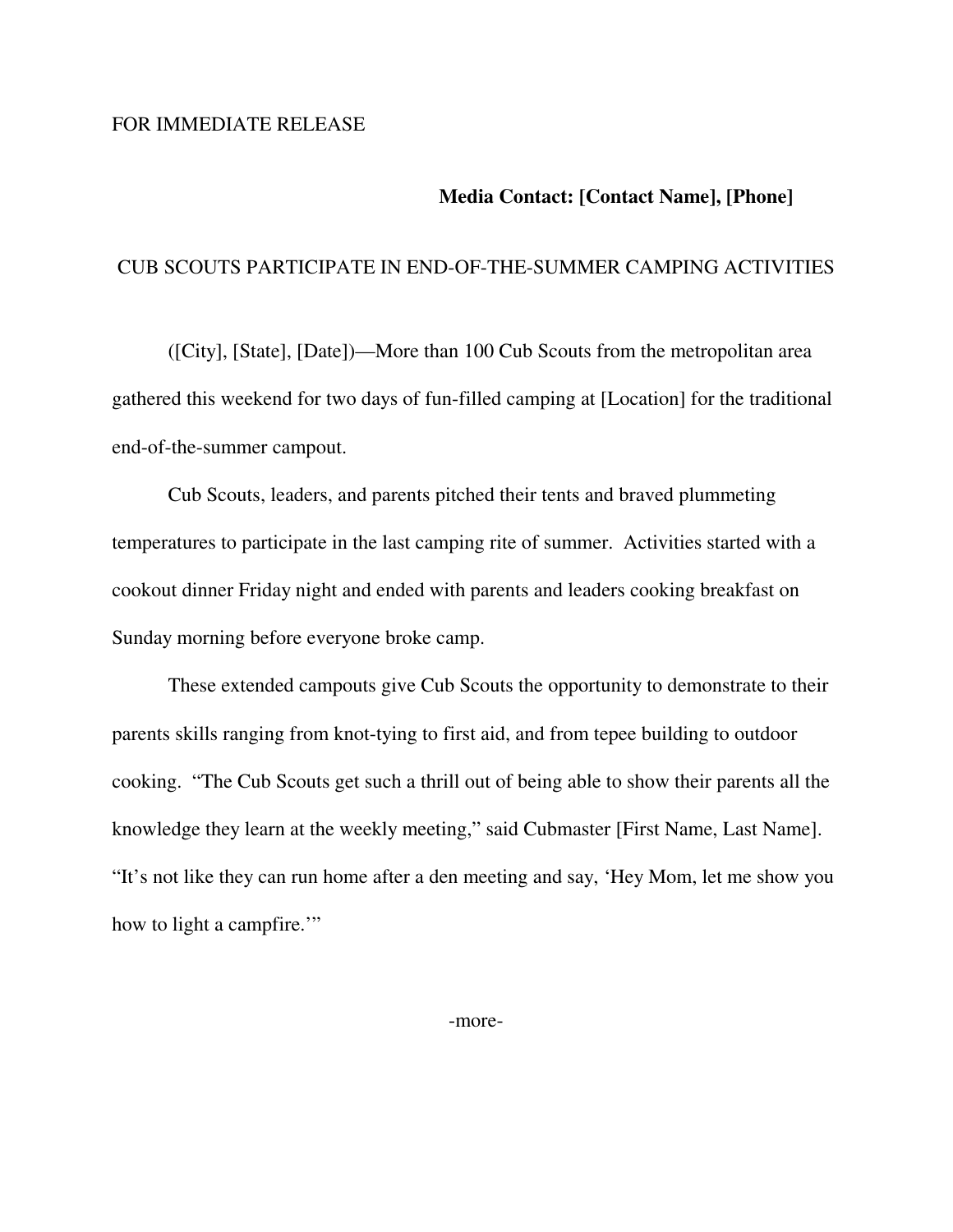[City] Cub Scouts Have a Blast Camping Page 2

Activities during the campout included an outdoor obstacle course race, timed knot-tying competitions, and a mother/son fishing derby. Awards for the top three Cub Scouts and their mothers were presented at the Sunday breakfast. "The campout is also a great way for Cub Scouts from different elementary schools to get to know one another," said [Last Name].

 "Sitting around the campfire and roasting marshmallows with the other guys and my family was great," said Cub Scout [First Name, Last Name], "but the best part was winning the fishing derby with my mom . . . she's the best."

###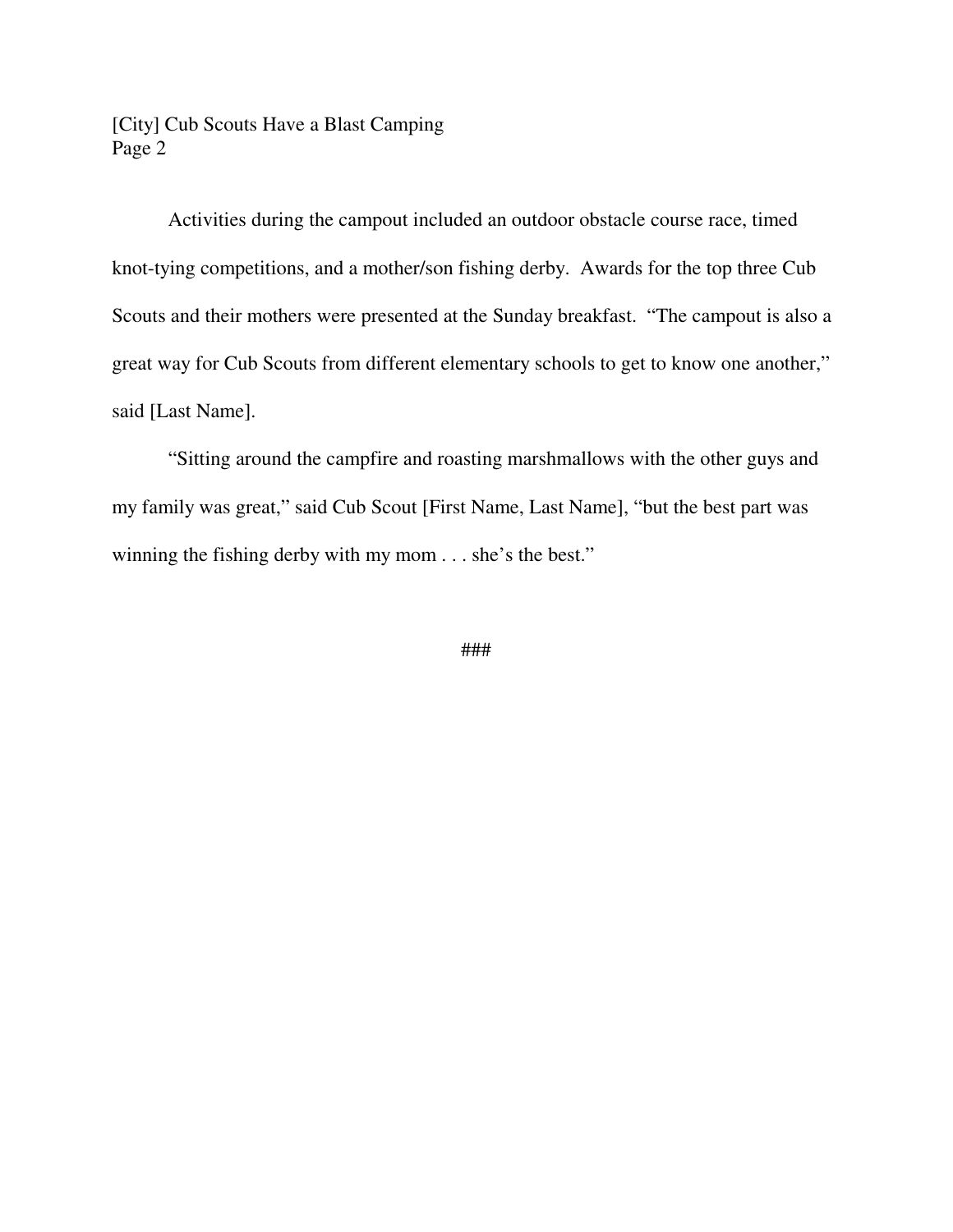#### **Media Contact: [Contact Name], [Phone]**

#### ANNUAL SCOUTORAMA EVENT HELD AT [Event Site]

 ([City], [State], [Date])—Dozens of area Boy Scout troops and Cub Scout packs gathered this weekend at [Event Site] to present their annual Scoutorama. Open to the public, the Scoutorama allows youth from the community to demonstrate skills ranging from knot-tying to first aid, and from tepee building to outdoor cooking.

 "This is just a great opportunity for our young men to showcase their talents and skills to the public and to give the boys a chance to form relationships with Scouts from other packs and troops," said Scoutmaster [First Name, Last Name]. "It is also a way for the youth who are not a part of Scouting to get acquainted with us and what we do."

 The theme for this year's Scoutorama was "[Event Theme]." Highlights of the Scoutorama included an outdoor baking contest between Scouts of all ages, a timed rope bridge building contest, and an award for the three Scouts who sold the most tickets to this year's event. "I had a blast at this year's Scoutorama," said First Class Scout [First Name, Last Name], second-place winner of the baking contest. "My peach cobbler was good, but I didn't think that it would win an award."

-more-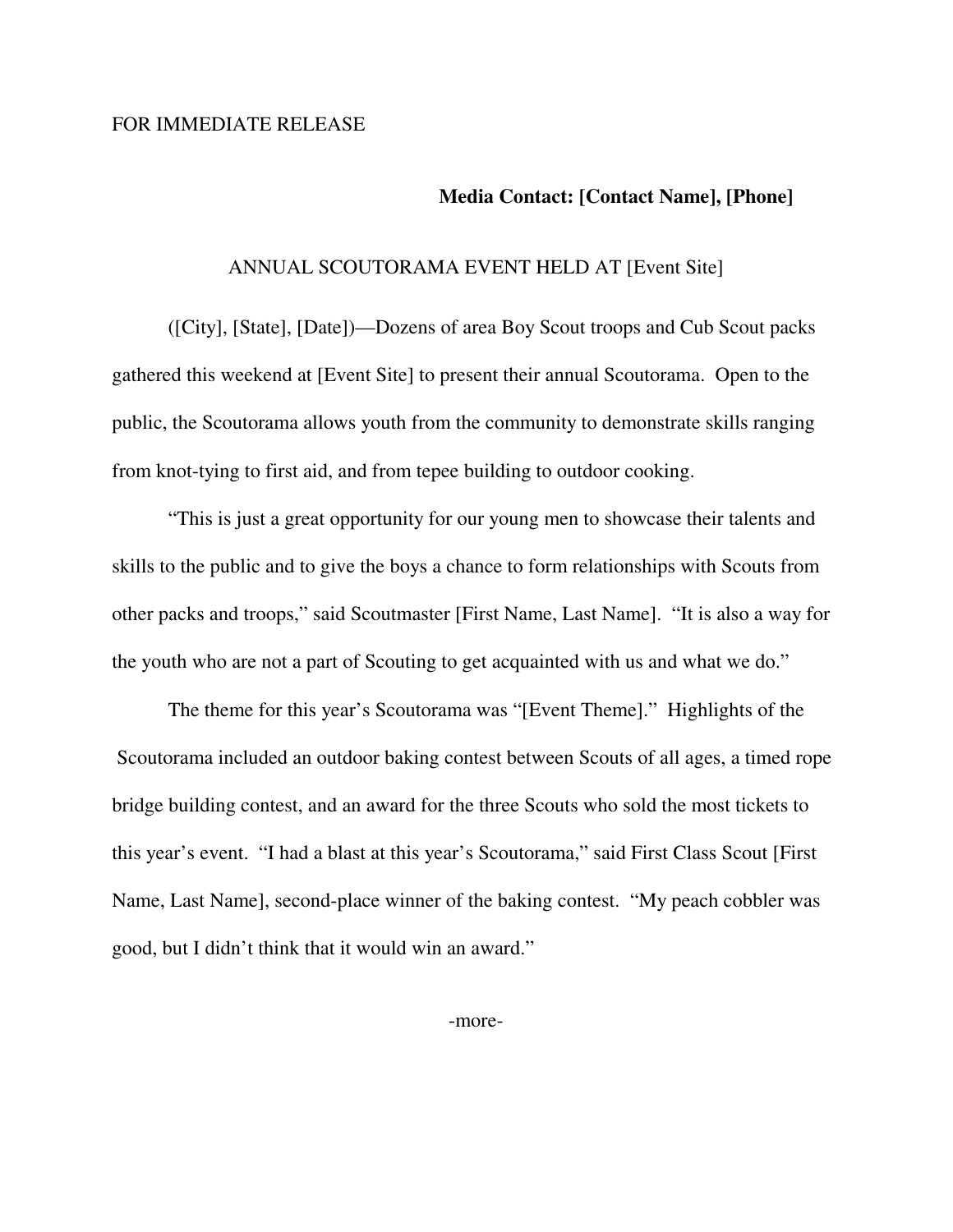### **SCOUTORAMA** Page 2

 [First Name, Last Name], Indian wrestling champion, was equally excited about winning. "I'm a small guy, but it proves that speed can be more useful than size," said [Last Name].

 [Unit and #], chartered to [Chartered Organization], was formed in [Year Chartered]. With nearly 4.4 million youth members, the Boy Scouts of America is one of the nation's largest youth development organizations.

###